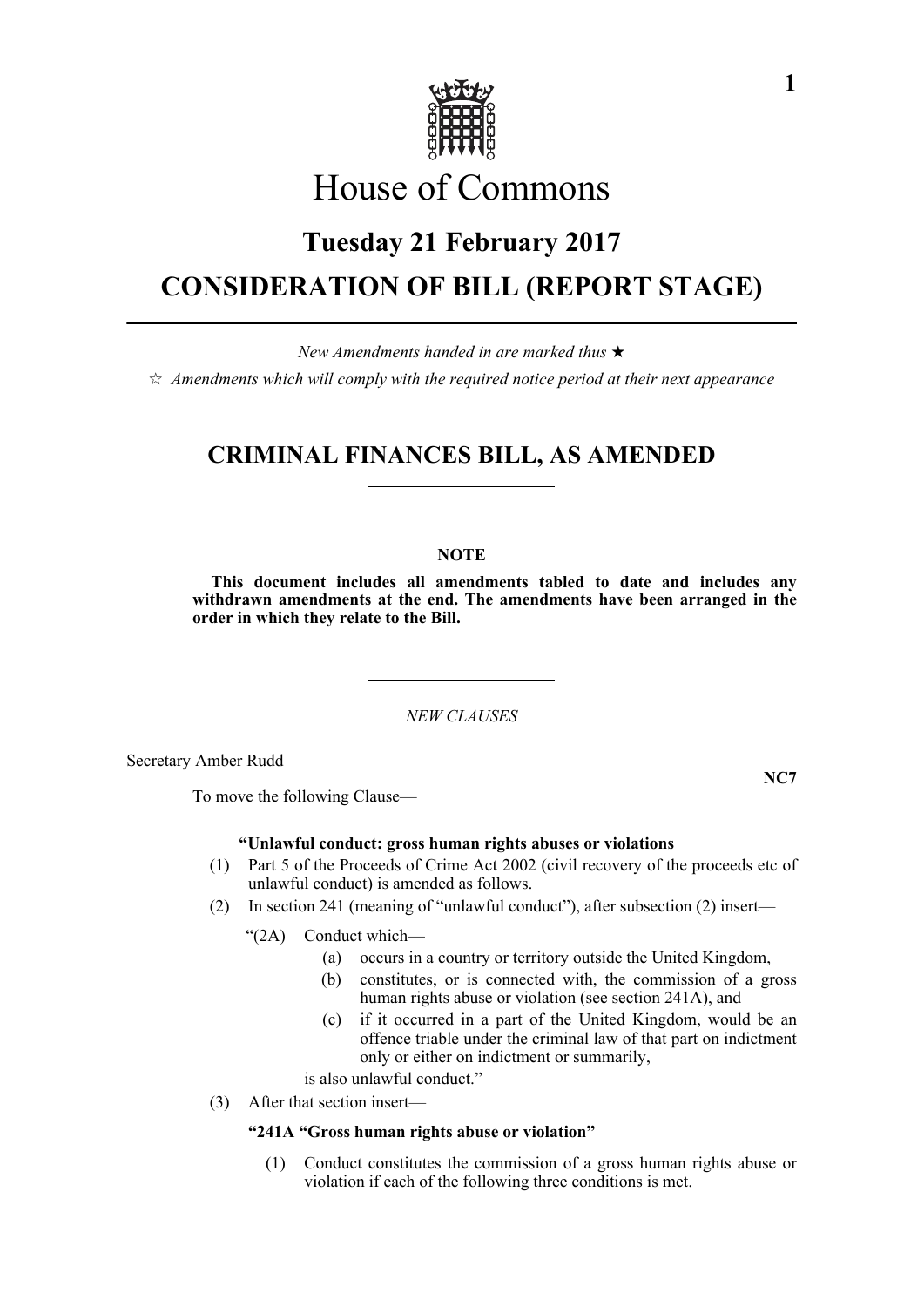- (2) The first condition is that—
	- (a) the conduct constitutes the torture of a person who has sought—
		- (i) to expose illegal activity carried out by a public official or a person acting in an official capacity, or
		- (ii) to obtain, exercise, defend or promote human rights and fundamental freedoms, or
	- (b) the conduct otherwise involves the cruel, inhuman or degrading treatment or punishment of such a person.
- (3) The second condition is that the conduct is carried out in consequence of that person having sought to do anything falling within subsection  $(2)(a)(i)$  or  $(ii)$ .
- (4) The third condition is that the conduct is carried out—
	- (a) by a public official, or a person acting in an official capacity, in the performance or purported performance of his or her official duties, or
	- (b) by a person not falling within paragraph (a) at the instigation or with the consent or acquiescence—
		- (i) of a public official, or
		- (ii) of a person acting in an official capacity,

who in instigating the conduct, or in consenting to or acquiescing in it, is acting in the performance or purported performance of his or her official duties.

- (5) Conduct is connected with the commission of a gross human rights abuse or violation if it is conduct by a person that involves—
	- (a) acting as an agent for another in connection with activities relating to conduct constituting the commission of a gross human rights abuse or violation,
	- (b) directing, or sponsoring, such activities,
	- (c) profiting from such activities, or
	- (d) materially assisting such activities.
- (6) Conduct that involves the intentional infliction of severe pain or suffering on another person is conduct that constitutes torture for the purposes of subsection  $(2)(a)$ .
- (7) It is immaterial whether the pain or suffering is physical or mental and whether it is caused by an act or omission.
- (8) The cases in which a person materially assists activities for the purposes of subsection (5)(d) include those where the person—
	- (a) provides goods or services in support of the carrying out of the activities, or
	- (b) otherwise provides any financial or technological support in connection with their carrying out."
- (4) The amendments made by this section—
	- (a) apply in relation to conduct, so far as that conduct constitutes or is connected with the torture of a person (see section 241A(2)(a) of the Proceeds of Crime Act 2002 as inserted by subsection (3) above), whether the conduct occurs before or after the coming into force of this section;
	- (b) apply in relation to property obtained through such conduct whether the property is obtained before or after the coming into force of this section;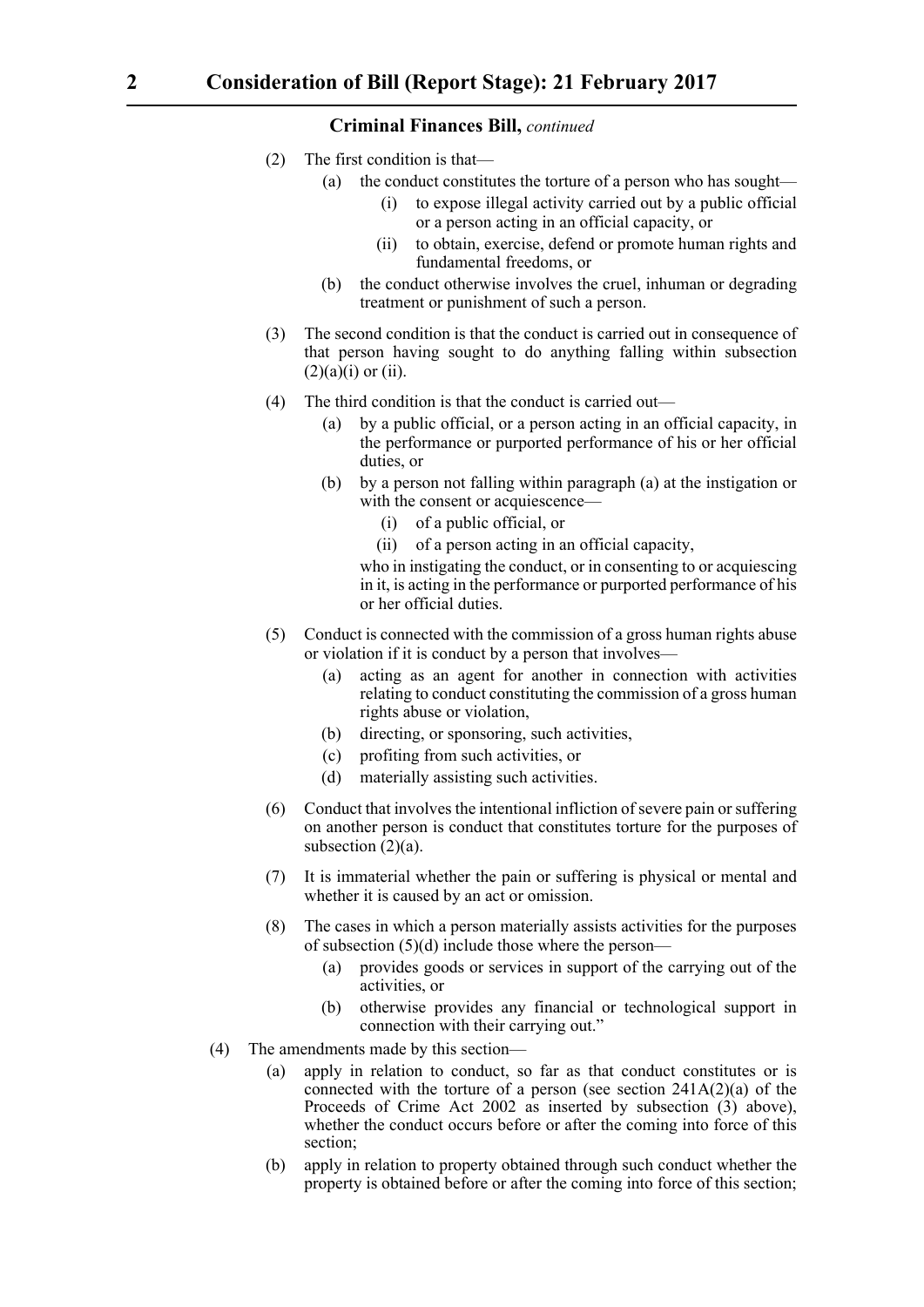(c) apply in relation to conduct, so far as that conduct involves or is connected with the cruel, inhuman or degrading treatment or punishment of a person (see section 241A(2)(b) of that Act as inserted by subsection (3) above), only if the conduct occurs after the coming into force of this section.

This is subject to subsection (5).

- (5) Proceedings under Chapter 2 of Part 5 of the Proceeds of Crime Act 2002 may not be brought in respect of property obtained through unlawful conduct of the kind mentioned in section  $241(2A)$  of the Proceeds of Crime Act 2002 (as inserted by subsection (2) above) after the end of the period of 20 years from the date on which the conduct constituting the commission of the gross human rights abuse or violation concerned occurs.
- (6) Proceedings under that Chapter are brought in England and Wales or Northern Ireland when—
	- (a) a claim form is issued,
	- (b) an application is made for a property freezing order under section 245A of that Act, or
	- (c) an application is made for an interim receiving order under section 246 of that Act,

whichever is the earliest.

- (7) Proceedings under that Chapter are brought in Scotland when—
	- (a) the proceedings are served,
	- (b) an application is made for a prohibitory property order under section 255A of that Act, or
	- (c) an application is made for an interim administration order under section 256 of that Act,

whichever is the earliest."

#### *Member's explanatory statement*

*This new clause extends the meaning of "unlawful conduct" for the purposes of Part 5 of the Proceeds of Crime Act 2002, so that it includes conduct in other countries that constitutes the gross human rights abuse or violation of a person who has sought to expose illegal activity of a public official or person acting in an official capacity, or to promote etc human rights. Part 5 confers civil recovery powers in relation to property that has been obtained through unlawful conduct.* 

Secretary Amber Rudd

To move the following Clause—

#### **"Her Majesty's Revenue and Customs: removal of restrictions**

- (1) The following provisions, which impose restrictions on the exercise of certain powers conferred on officers of Revenue and Customs, are amended as follows.
- (2) In section 23A of the Criminal Law (Consolidation) (Scotland) Act 1995 (investigation of offences by Her Majesty's Revenue and Customs), omit the following—
	- (a) in subsection (2), the words "Subject to subsection (3) below," and the words from "other than" to the end of the subsection:
	- (b) subsection (3).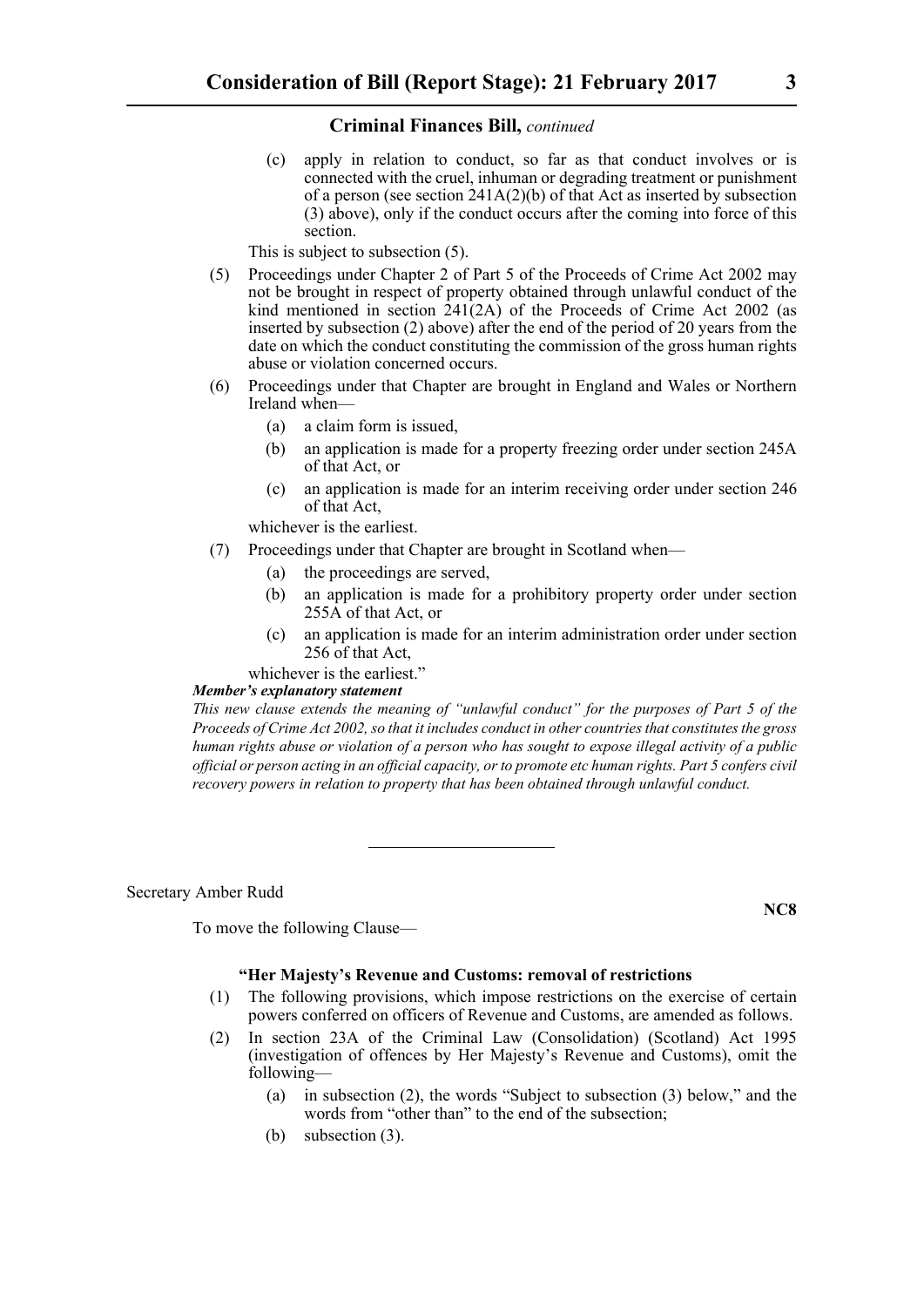- (3) In section 307 of the Criminal Procedure (Scotland) Act 1995 (interpretation), omit the following—
	- (a) in subsection (1), in paragraph (ba) of the definition of "officer of law", the words "subject to subsection (1A) below,";
	- (b) subsection (1A).
- (4) In the Proceeds of Crime Act 2002 omit the following—
	- (a) in section 289 (searches), subsections  $(5)(ba)$  and  $(5A)$ ;
	- (b) in section 294 (seizure of cash), subsections (2A), (2B) and (2C);
	- (c) section 375C (restriction on exercise of certain powers conferred on officers of Revenue and Customs);
	- (d) section 408C (restriction on exercise of certain powers conferred on officers of Revenue and Customs).
- (5) In the Finance Act 2007, in section 84 (sections 82 and 83: supplementary), omit subsection (3)."

#### *Member's explanatory statement*

*This new clause, together with amendments 20, 25 and 28, removes restrictions on the exercise of certain powers by HMRC officers. The restrictions prevented the powers being exercised in relation to certain former Inland Revenue functions.*

Dominic Raab Dame Margaret Hodge Tom Brake Mr Douglas Carswell Ian Blackford Caroline Lucas

| Mr Andrew Mitchell      |
|-------------------------|
| Mr Jonathan Djanogly    |
| James Gray              |
| Ms Harriet Harman       |
| Catherine McKinnell     |
| Mr Ben Bradshaw         |
| Ms Margaret Ritchie     |
| Fiona Mactaggart        |
| Ms Karen Buck           |
| Neil Gray               |
| Dr Eilidh Whiteford     |
| Ms Tasmina Ahmed-Sheikh |
| John Nicolson           |
| Patrick Grady           |
| Sir Jeffrey Donaldson   |

Tim Loughton Mr Jacob Rees-Mogg **James Bob Stewart Sir Edward Garnier** Margaret Beckett Chris Bryant Caroline Flint Rachel Reeves Rushanara Ali Mr David Lammy Mark Durkan Sammy Wilson Mr George Howarth Ian Austin Ann Coffey Ms Angela Eagle<br>Drew Hendry Calum Kerr Drew Hendry Calum Kerr<br>Brendan O'Hara Stephen Get Hannah Bardell Joanna Cherry Douglas Chapman Chris Stephens Charlie Elphicke Mr Nigel Dodds Richard Benyon

Mitchell Mr Dominic Grieve Dr Sarah Wollaston Stephen Gethins

**NC1**

To move the following Clause—

#### **"Civil recovery: gross abuse of human rights**

(1) Part 5 of the Proceeds of Crime Act 2002 (civil recovery of the proceeds etc. of unlawful conduct) is amended as follows.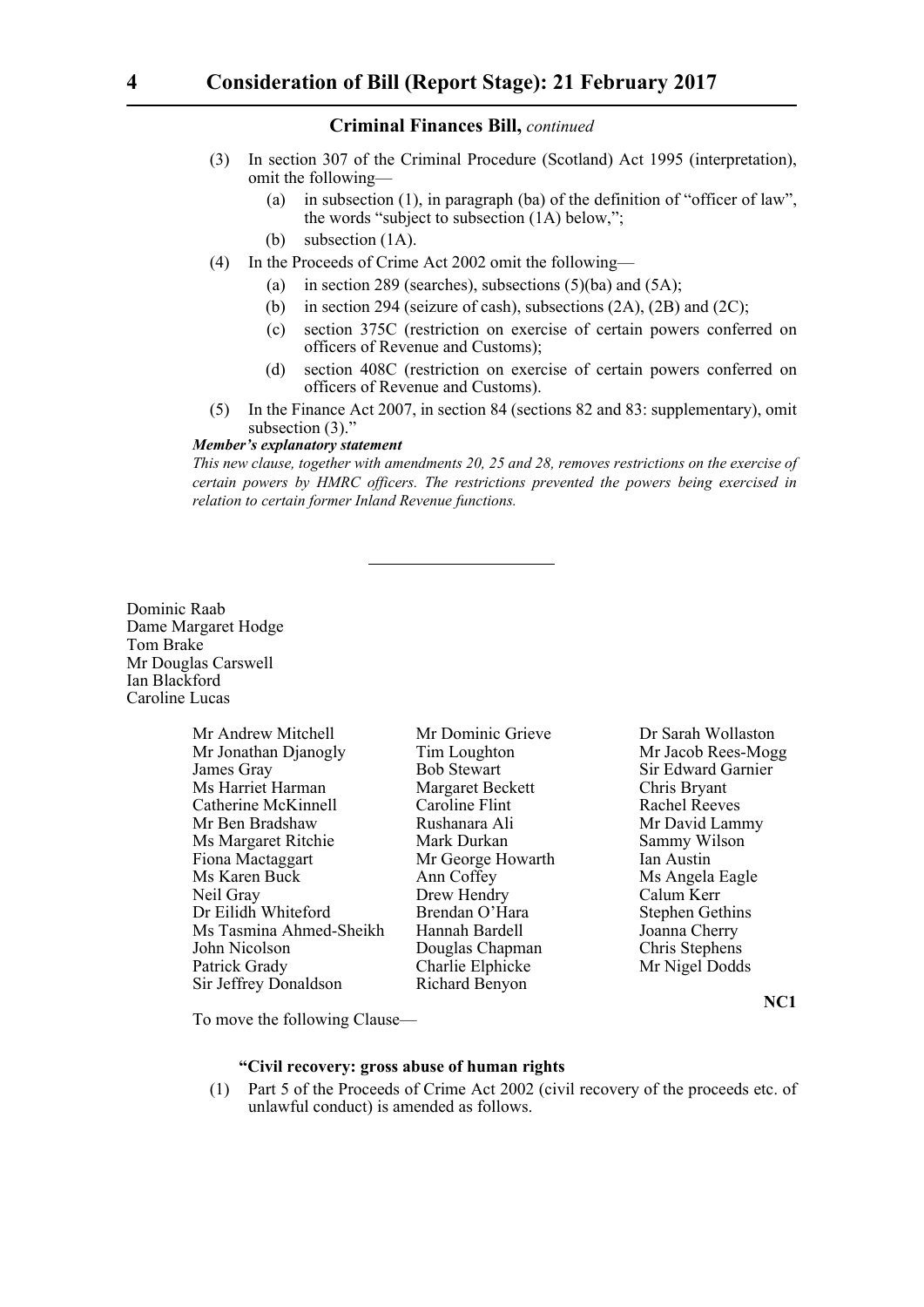- (2) In section 241 (which defines unlawful conduct), after subsection (2), insert—
	- "(2A) Conduct which—
		- (a) occurs in a country or territory outside the United Kingdom and has been designated as conduct by a person connected to a gross human rights abuse in accordance with the provisions of section 241B, and
		- (b) if it occurred in a part of the United Kingdom, would be or would have been unlawful under the criminal law of that part at the relevant time,

is also unlawful conduct."

(3) After section 241 (which defines unlawful conduct), insert—

#### **"241A Conduct connected to a gross human rights abuse**

- (1) "Conduct connected to a gross human rights abuse" means—
	- (a) involvement by a Person ("A") in torture or other serious breaches of human rights and fundamental freedoms against a Person ("B") where B sought or seeks—
		- (i) to expose illegal activity carried out by foreign public officials, or
		- (ii) to obtain, exercise, defend or promote human rights and fundamental freedoms,
	- (b) activities by a Person ("C") as an agent in a matter relating to an activity by A described in paragraph (a),
	- (c) activities by a Person ("D") to profit from, materially assist, sponsor, or provide financial, material or technological support for, or goods and services in support of, an activity by A described in paragraph (a),
	- (d) commission by a Person ("E"), whether or not a foreign public official, of the illegal activity described in paragraph (a)(i).
- (2) For the purposes of this section, it is immaterial where the conduct occurred.
- (3) In this section "human rights and fundamental freedoms" means the "Convention rights" as defined in section 1 of the Human Rights Act 1998.

#### **241B Designation of conduct connected to a gross human rights abuse**

- (1) The High Court may make an order designating that the actions of the respondent constitute conduct connected to a gross human rights abuse and, if considered appropriate, that—
	- (a) a person is prohibited from dealing with property, funds or economic resources owned, held or controlled by the respondent if the person knows, or has reasonable cause to suspect, that the person is dealing with such property, funds or economic resources,
	- (b) a person is prohibited from making property, funds or financial services available (directly or indirectly) to the respondent if the person knows, or has reasonable cause to suspect that the person is making the funds or financial services so available,
	- (c) a person is prohibited from making funds or financial services available to any person for the benefit of the respondent if the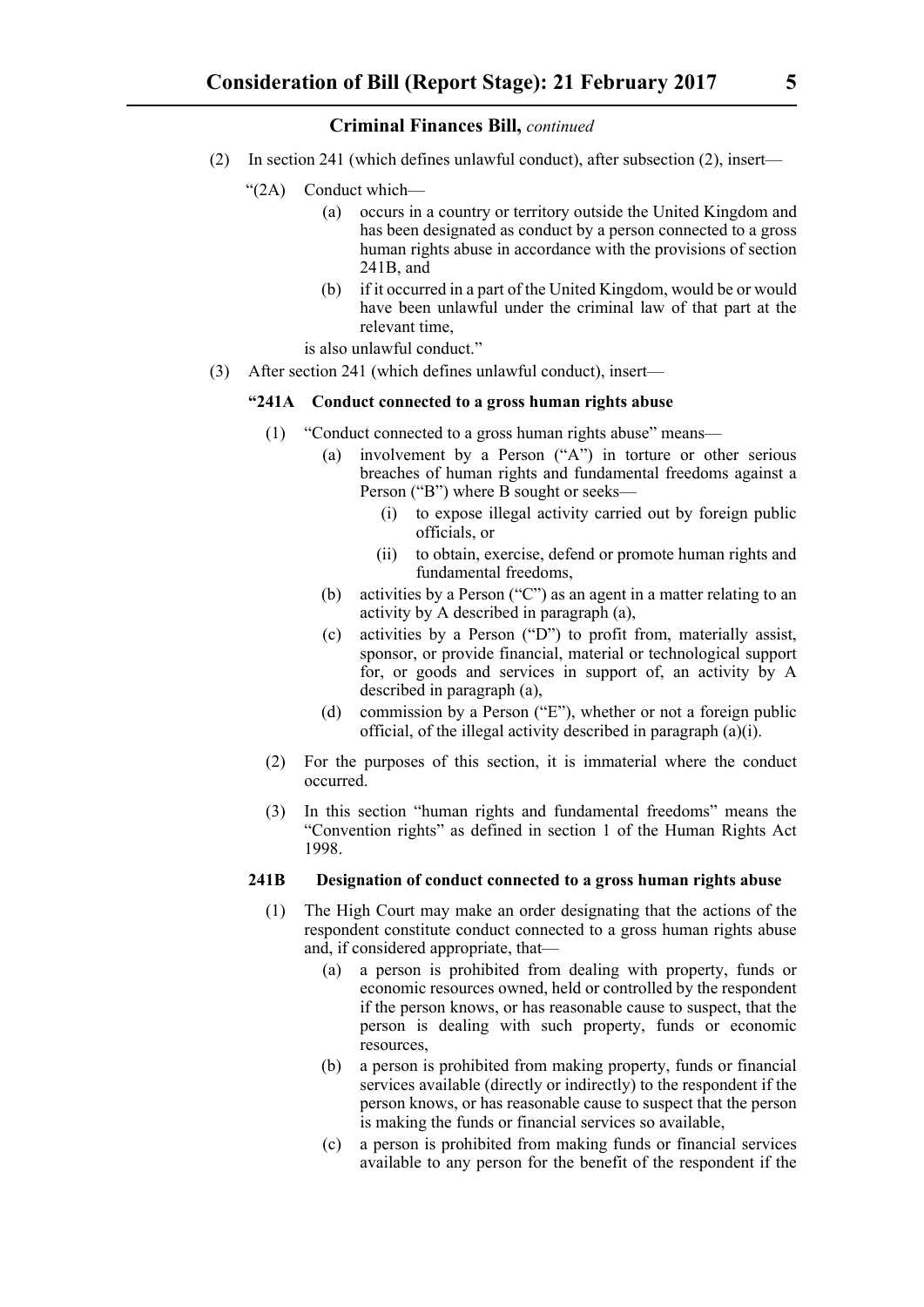person knows, or has reasonable cause to suspect, that the person is making the funds or financial services so available.

- (2) An order under subsection (1) may only be made on application.
- (3) An application for an order under subsection (1) may be made by—
	- (a) the Secretary of State,
	- (b) an individual, or
	- (c) an entity, including a non-governmental organisation.
- (4) An application for an order under subsection (1) must be supported by a statement of information which addresses—
	- (a) the circumstances surrounding the respondent's conduct connected to a gross human rights abuse, and
	- (b) the nature and extent of the respondent's involvement.
- (5) An application for an order under subsection (1) may be made without notice to the respondent to a judge in chambers.
- (6) The Court must be satisfied that it is in the public interest to make an order under subsection (1).
- (7) The Court shall reach a decision on an order under subsection (1) on the balance of probabilities.

#### **241C Duration, extension, variation and discharge of an order**

- (1) The High Court shall specify the duration of an order under section 241B(1) which shall not exceed two years.
- (2) In determining the duration of an order, the Court shall have regard to the likely duration of consequential proceedings under this Part.
- (3) The Court may extend an order for a maximum period to two years at any time before it expires, if it is satisfied that the requirements of a designation order continue to be met.
- (4) An extension application may be made without the need for a hearing if the court considers it appropriate.
- (5) An application to extend, vary or discharge an order may be made to the court by—
	- (a) the Secretary of State,
	- (b) the applicant,
	- (c) the respondent, or
	- (d) any person affected by the order.
- (6) An application to discharge a designation order must be made by the applicant as soon as reasonably practicable in circumstances where the requirements of an order are no longer satisfied.

#### **241D Appeals, etc.**

- (1) The following persons may appeal to the Court of Appeal in respect of the High Court's decision on matters falling to be decided under sections 241B and 241C—
	- (a) the applicant,
	- (b) the respondent, or
	- (c) any person affected by the order.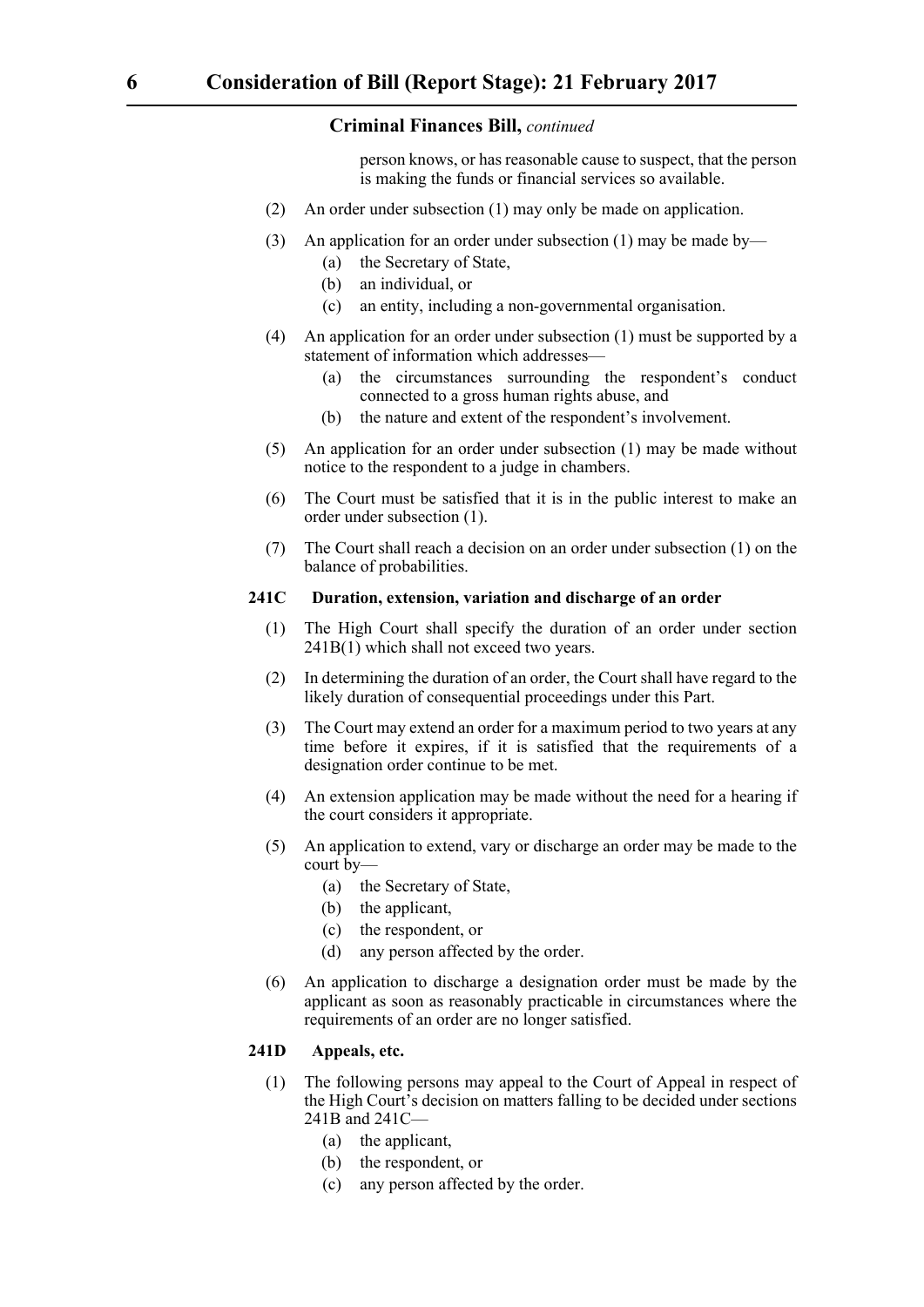- (2) On an appeal under subsection (1) the Court of Appeal may—
	- (a) confirm the decision, or
	- (b) make such orders as it believes appropriate.
- (3) An appeal lies to the Supreme Court from a decision of the Court of Appeal on an appeal under this section.
- (4) An appeal under this section lies at the instance of any person who was a party to the proceedings before the Court of Appeal.
- (5) On an appeal under this section the Supreme Court may—
	- (a) confirm the decision of the Court of Appeal, or
	- (b) make such order as it believes is appropriate.

#### **241E Standard to be applied**

All matters to be determined by a court under sections 241B to 241D are to be decided on the balance of probabilities.

#### **241F Costs**

In the exercise of its discretion, a court may, on application, make a costs capping order in respect of proceedings under sections 241B to 241D.

#### **241G Duties in respect of gross abuse of human rights**

- (1) It shall be the duty of the Secretary of State to apply for an order under section 241B where the Secretary of State is satisfied that—
	- (a) the requirements for the making of an order are met; and
	- (b) it is in the public interest to make the application.
- (2) It shall be the duty of the Secretary of State to maintain a public register of—
	- (a) individuals in respect of whom orders have been made under section  $241B(1)$ ,
	- (b) the circumstances giving rise to the making of such orders, and
	- (c) any decisions of a court under sections 241C and 241D in relation to such orders.
- (3) In any case where a relevant authority considers that evidence is available of property being held by a person in respect of whom an order has been made under section 241B which may represent property obtained through unlawful conduct, it shall be the duty of the relevant authority to seek to initiate proceedings for civil recovery under this Part."
- (4) In section 304 (which defines recoverable property), after subsection (1), insert—
	- "(1A) Property of a person who is the subject of a designation order under section 241B is presumed to have been obtained through unlawful conduct unless the contrary is shown by the respondent.""

#### *Member's explanatory statement*

*This new clause extends the scope of unlawful conduct for the purposes of Part 5 of the Proceeds of Crime Act 2002 to cover to certain actions connected to a gross human rights abuse which has taken place abroad.*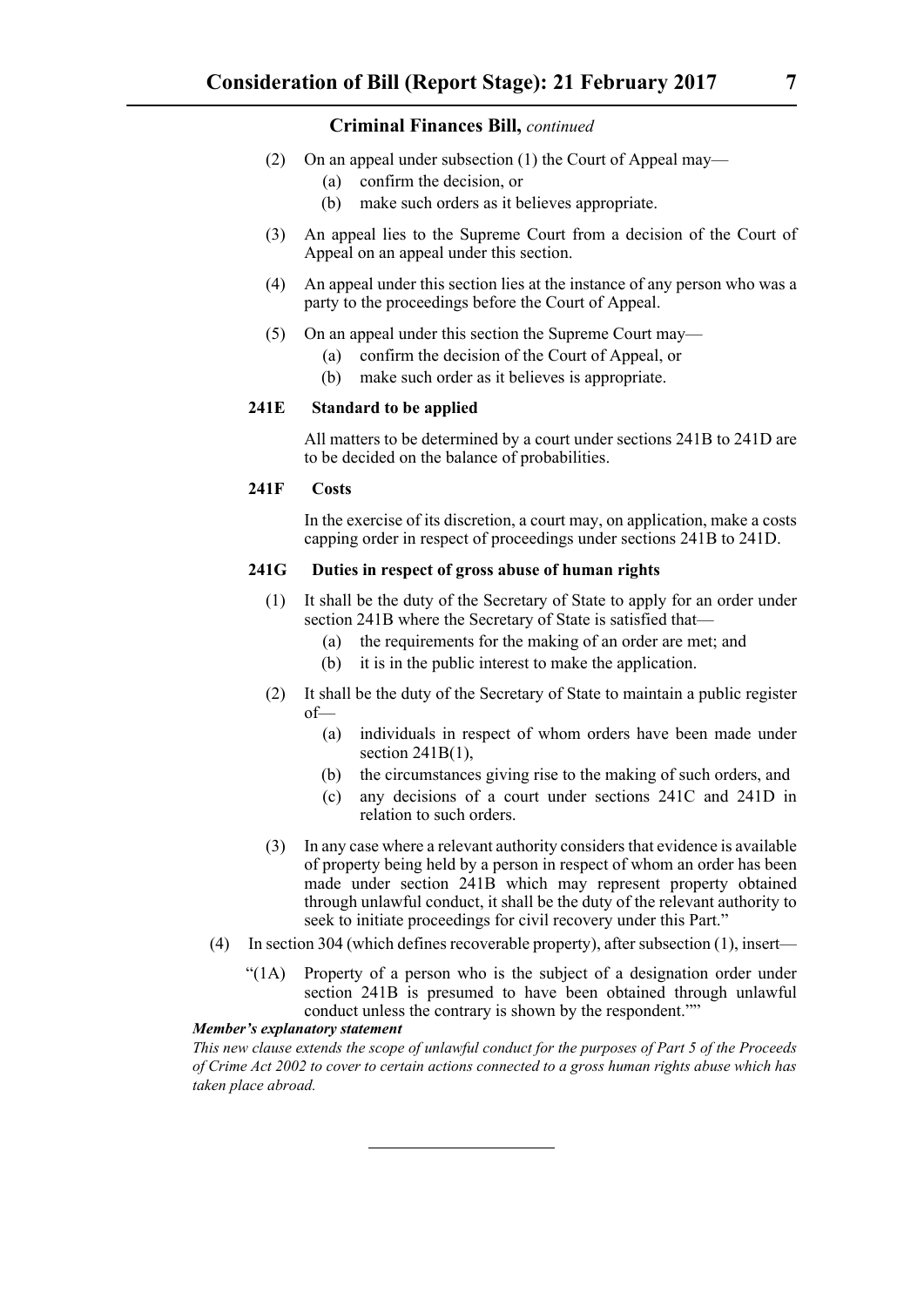Sir Edward Garnier Catherine McKinnell Nigel Mills Mark Durkan Ian Blackford Kate Green

To move the following Clause—

#### **"Failure to Prevent an Economic Criminal Offence**

- (1) A relevant body (B) is guilty of an offence if a person commits a economic criminal offence when acting in the capacity of a person associated with (B).
- (2) For the criminal purposes of this clause—
	- "economic criminal offence" means any of the offences listed in Part 2 of Schedule 17 to the Crime and Courts Act 2013.
	- "relevant body" and "acting in the capacity of a person associated with B" has the same meaning as in section 39.
- (3) It is a defence for B to prove that, when the economic criminal offence was committed—
	- (a) B had in place such prevention procedures as it was reasonable in all the circumstances to expect B to have in place, or
	- (b) it was not reasonable in all the circumstances to expect B to have any prevention procedures in place.
- (4) In subsection (2) "prevention procedures" means procedures designed to prevent persons acting in the capacity of a person associated with B from committing a economic criminal offence.
- (5) A relevant body guilty of an offence under this section is liable—
	- (a) on conviction on indictment, to a fine,
	- (b) on summary conviction in England and Wales, to a fine,
	- (c) on summary conviction in Scotland or Northern Ireland, to a fine not exceeding the statutory maximum.
- (6) It is immaterial for the purposes of this section whether—
	- (a) any relevant conduct of a relevant body, or
	- (b) any conduct which constitutes part of a relevant criminal financial offence takes place in the United Kingdom or elsewhere.
- (7) The Chancellor of the Exchequer and the Secretary of State must prepare and publish guidance about procedures that relevant bodies can put in place to prevent persons acting in the capacity of an associated person from committing an economic criminal offence."

#### *Member's explanatory statement*

*This new clause would create a corporate offence of failing to prevent economic crime, defined by reference to the offences listed in Part 2 of Schedule 17 to the Crime and Courts Act 2013.*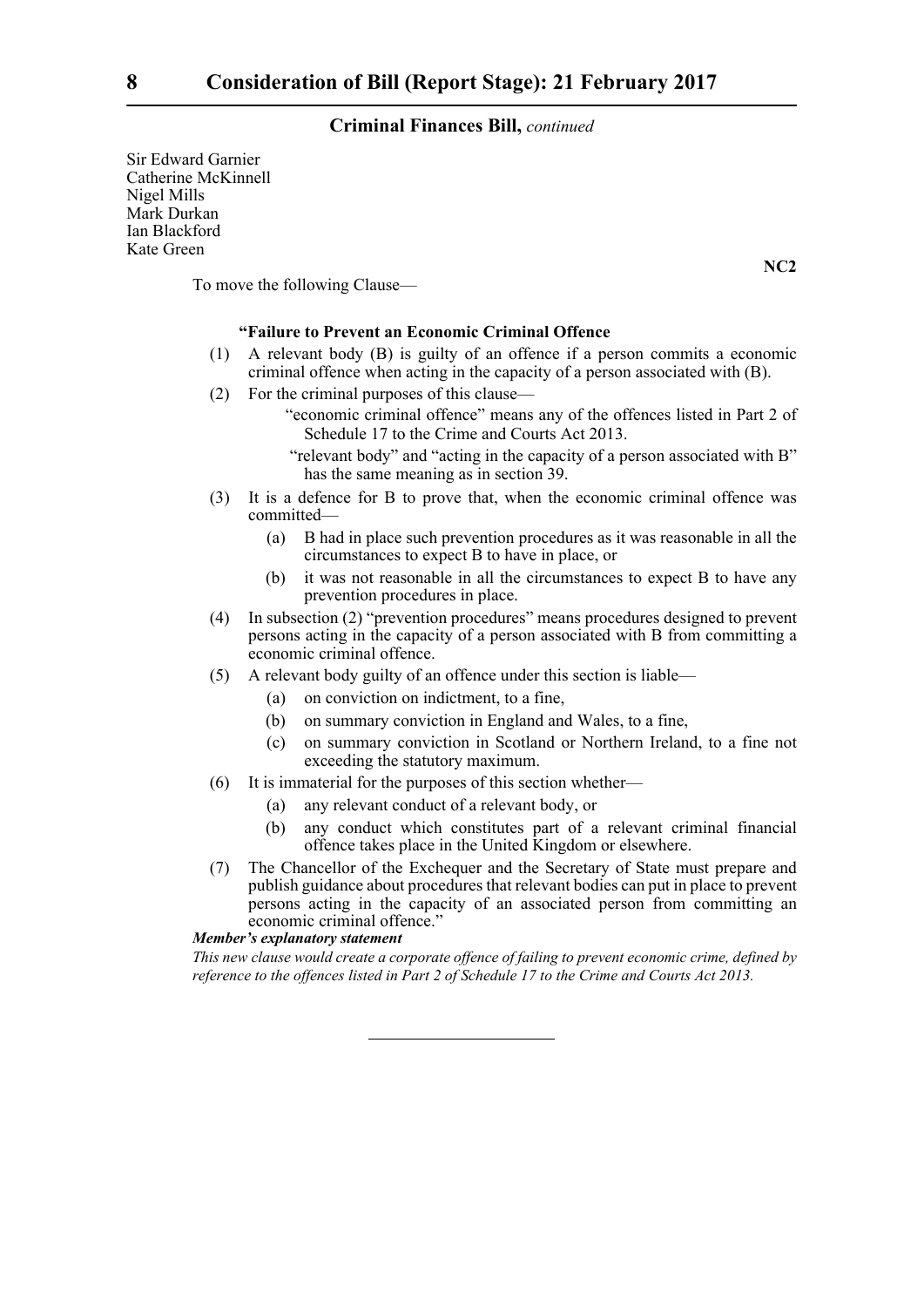Sir Edward Garnier Catherine McKinnell Nigel Mills Mark Durkan Ian Blackford Kate Green

To move the following Clause—

#### **"Failure to Prevent an Economic Criminal Offence (No. 2)**

- (1) A relevant body (B) is guilty of an offence if a person commits a economic criminal offence when acting in the capacity of a person associated with (B).
- (2) For the purposes of this clause—
	- "economic criminal offence" means one of the following—
		- (a) a common law offence of conspiracy to defraud;
		- (b) an offence under section 1, 5 or 7 of Fraud Act 2006;
		- (c) an offence under section 1, 17 or 20 of the Theft Act 1968 (theft, false accounting and destruction of documents);
		- (d) an offence under section 993 of the Companies Act 2006 (fraudulent trading);
		- (e) an offence under sections 346, 397 and 398 of the Financial Services and Markets Act 2000 (providing false statements to auditors, misleading statements, and misleading the FCA);
		- (f) an offence under section 327, 328 and 329 of the Proceeds of Crime Act 2002 (concealing criminal property, facilitating acquisition, acquisition and use of criminal property).
	- "relevant body" and "acting in the capacity of a person associated with B" has the same meaning as in section 39.
- (3) It is a defence for B to prove that, when the economic criminal offence was committed—
	- (a) B had in place such prevention procedures as it was reasonable in all the circumstances to expect B to have in place, or
	- (b) it was not reasonable in all the circumstances to expect B to have any prevention procedures in place.
- (4) In subsection (2) "prevention procedures" means procedures designed to prevent persons acting in the capacity of a person associated with B from committing a economic criminal offence.
- (5) A relevant body guilty of an offence under this section is liable—
	- (a) on conviction on indictment, to a fine,
	- (b) on summary conviction in England and Wales, to a fine,
	- (c) on summary conviction in Scotland or Northern Ireland, to a fine not exceeding the statutory maximum.
- (6) It is immaterial for the purposes of this section whether—
	- (a) any relevant conduct of a relevant body, or
	- (b) any conduct which constitutes part of a relevant criminal financial offence takes place in the United Kingdom or elsewhere.
- (7) The Chancellor of the Exchequer and the Secretary of State must prepare and publish guidance about procedures that relevant bodies can put in place to prevent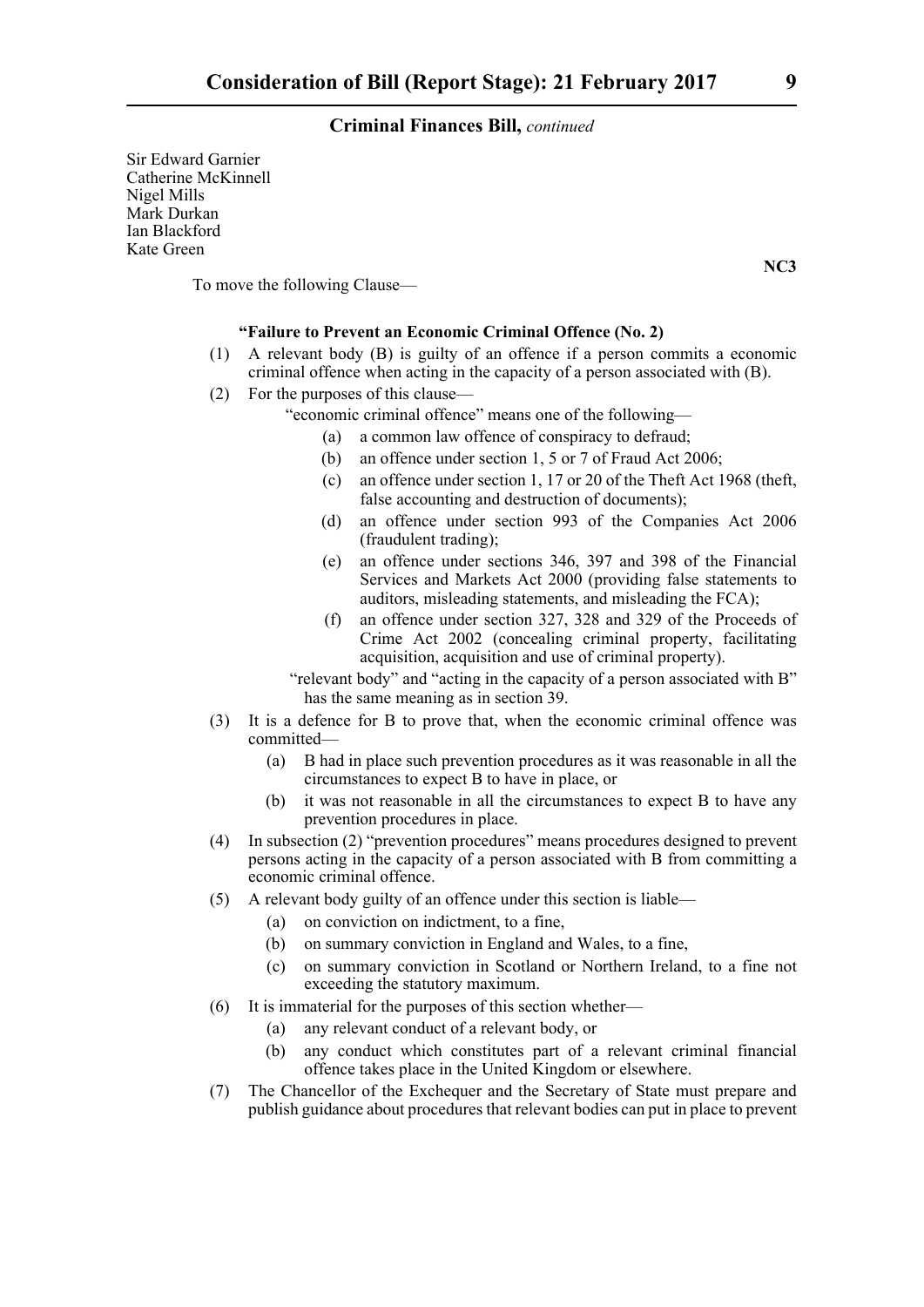persons acting in the capacity of an associated person from committing an economic criminal offence."

#### *Member's explanatory statement*

*This new clause would create a corporate offence of failing to prevent economic crime, defined by reference to certain offences listed in subsection (2).*

Catherine McKinnell Nigel Mills Mark Durkan Dame Margaret Hodge Ian Blackford Sir Edward Garnier

Kate Green

To move the following Clause—

#### **"Failure to prevent criminal financial offences in the UK**

- (1) A relevant body (B) is guilty of an offence if a person commits a criminal financial offence when acting in the capacity of a person associated with B.
- (2) It is a defence for B to prove that, when the criminal financial offence was committed—
	- (a) B had in place such prevention procedures as it was reasonable in all the circumstances to expect B to have in place, or
	- (b) it was not reasonable in all the circumstances to expect B to have any prevention procedures in place.
- (3) In subsection (2) "prevention procedures" means procedures designed to prevent persons acting in the capacity of a person associated with B from committing criminal financial offences.
- (4) For the purposes of this clause—
	- "criminal financial offence" means an offence listed in Part 2 of Schedule 17 to the Crime and Courts Act 2013 [that could not be prosecuted under the offences created by sections 7 and 38 of this Act],
	- or, one of the offences listed below—
		- (a) an offence under section 1, 6 or 7 of the Fraud Act 2006;
		- (b) an offence under section 1, 17 or 20 of the Theft Act 1968;
		- (c) an offence under section 993 of the Companies Act 2006;
		- (d) an offence under section 327, 328 and 329 of the Proceeds of Crime Act 2002;
		- (e) the common law offence of conspiracy to defraud;

"relevant body" has the same meaning as in section 36.

- (5) A relevant body guilty of an offence under this section is liable—
	- (a) on conviction on indictment, to a fine,
	- (b) on summary conviction in England, to a fine,
	- (c) on summary conviction in Scotland or Northern Ireland, to a fine not exceeding the statutory maximum.
- (6) It is immaterial for the purposes of this section whether—
	- (a) any relevant conduct of a relevant body, or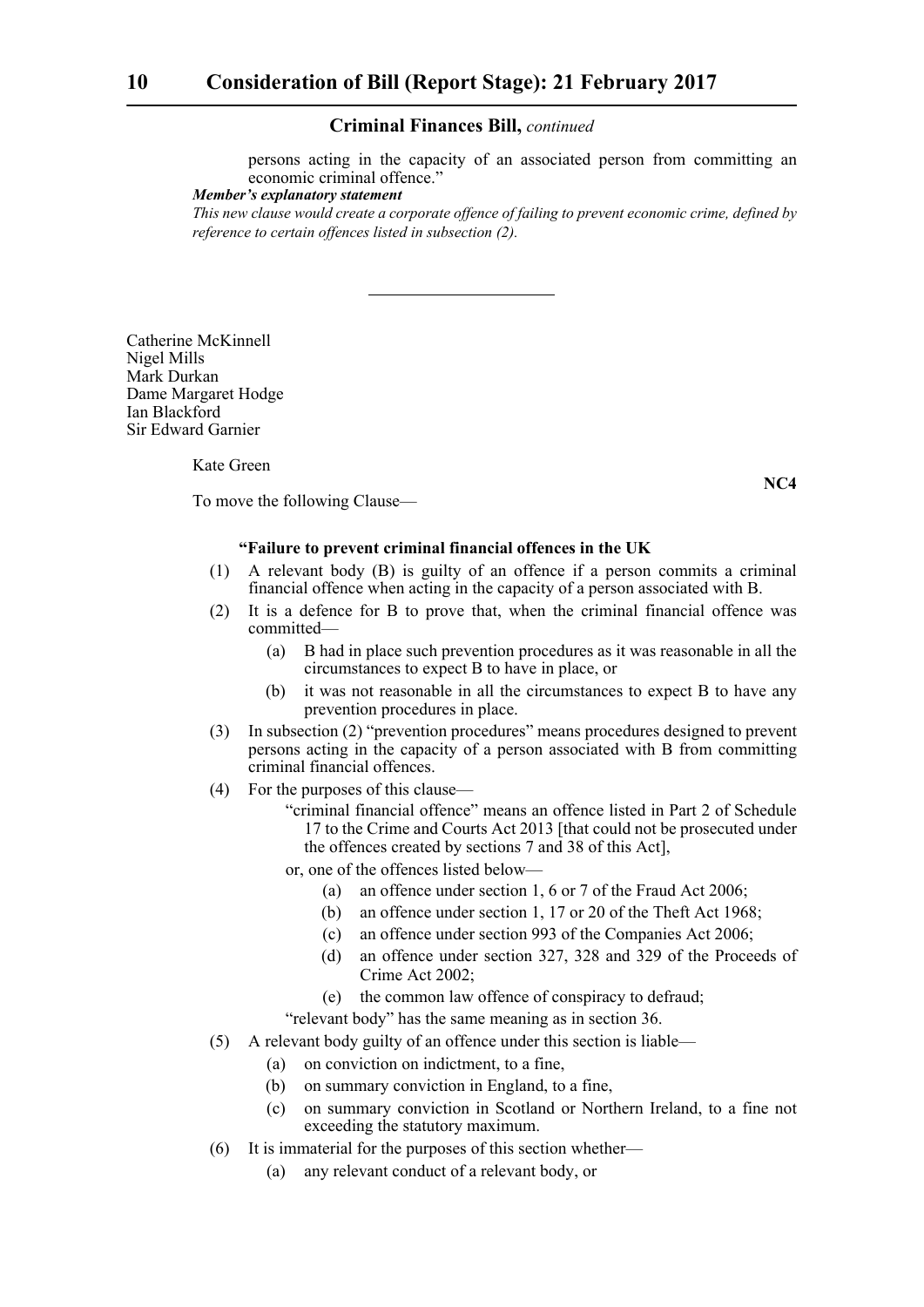(b) any conduct which constitutes part of a relevant criminal financial offence takes place in the United Kingdom or elsewhere."

#### *Member's explanatory statement*

*This New Clause would create an offence of failing to prevent any financial offence listed in Part 2 of Schedule 17 of the Crime and Courts Act 2013.*

Nigel Mills Catherine McKinnell Mark Durkan Byron Davies Dame Margaret Hodge Ian Blackford

**NC5**

To move the following Clause—

#### **"Unexplained Wealth Orders: award of costs**

In Chapter 2 of Part 8 of the Proceeds of Crime Act 2002, after section 362H insert—

#### **"362HB Unexplained Wealth Orders: award of costs**

- (1) Pursuant to Part 3 of the Civil Procedure Rules (The Court's Case Management Powers) the High Court must make a costs capping order, in respect of—
	- (a) unexplained wealth orders under section 362A of this Act;
	- (b) interim freezing orders under section 262I of this Act.
- (2) The High Court shall not have power to make an award for costs on the indemnity basis against enforcement authorities who bring an unsuccessful application for—
	- (a) unexplained wealth orders under section 362A of this Act;
	- (b) interim freezing orders under section 262I of this Act.
- (3) For the purposes of this section "enforcement agencies" has the same meaning as in subsection 362A(7).""

#### *Member's explanatory statement*

*This new clause would prevent the courts from awarding uncapped costs on the indemnity basis against enforcement agencies where they have brought unsuccessful applications for unexplained wealth orders or interim freezing orders. It seeks to define such civil actions as within "exceptional circumstances" required for the purposes of Practice Direction 3F to Part 3 of the Civil Procedure Rules under which the court has the power to make a cost capping order.*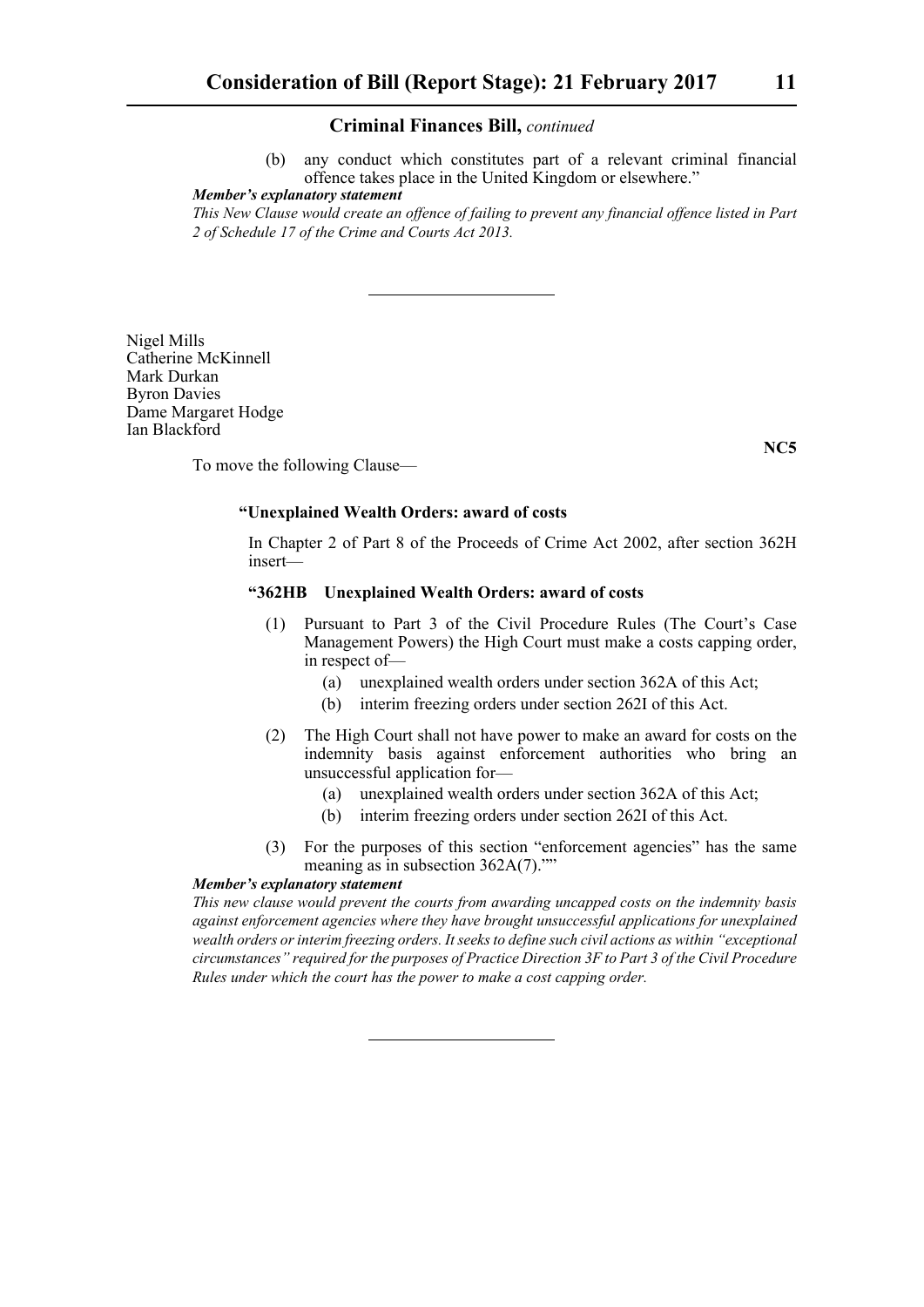| Dame Margaret Hodge |
|---------------------|
| Mr Andrew Mitchell  |
| Ms Harriet Harman   |
| Meg Hillier         |
| Calum Kerr          |
| Mark Durkan         |

| Mr Nigel Dodds         | Hywel Williams         | Tom Brake                       |
|------------------------|------------------------|---------------------------------|
| Caroline Lucas         | Nigel Mills            | Mr David Burrowes               |
| <b>Byron Davies</b>    | Sir Peter Bottomley    | Rushanara Ali                   |
| Heidi Alexander        | Ian Austin             | Mr Adrian Bailey                |
| Chris Bryant           | Ms Karen Buck          | Liam Byrne                      |
| Ann Clwyd              | Ann Coffey             | Rosie Cooper                    |
| <b>Stephen Doughty</b> | Jim Dowd               | Ms Angela Eagle                 |
| Chris Evans            | Frank Field            | Caroline Flint                  |
| Mr Roger Godsiff       | Helen Goodman          | Kate Green                      |
| Mr David Hanson        | Helen Hayes            | Kelvin Hopkins                  |
| Mr George Howarth      | Dan Jarvis             | Liz Kendall                     |
| Mr David Lammy         | Mr Ivan Lewis          | Shabana Mahmood                 |
| <b>Steve McCabe</b>    | Kerry McCarthy         | Siobhain McDonagh               |
| Catherine McKinnell    | Mrs Madeleine Moon     | Ian Murray                      |
| <b>Rachel Reeves</b>   | Joan Ryan              | Mr Virendra Sharma              |
| Angela Smith           | Karin Smyth            | John Spellar                    |
| Wes Streeting          | <b>Stephen Timms</b>   | Mr David Winnick                |
| Anna Turley            | Mr Chuka Umunna        | Ms Tasmina Ahmed-Sheikh         |
| Roger Mullin           | <b>Richard Arkless</b> | Chris Stephens                  |
| Hannah Bardell         | Ian Blackford          | Douglas Chapman                 |
| <b>Stephen Gethins</b> | John Nicolson          | Brendan O'Hara                  |
| Dr Eilidh Whiteford    | Joanna Cherry          | Neil Gray                       |
| Alan Brown             | Drew Hendry            | <b>Stewart Malcolm McDonald</b> |
| Ms Margaret Ritchie    | Dr Alasdair McDonnell  | Sir Jeffrey Donaldson           |
| Sammy Wilson           | Rob Marris             | Kate Osamor                     |
| Tom Blenkinsop         | Caroline Ansell        | Dame Caroline Spelman           |
| <b>Jason McCartney</b> | Nick Herbert           |                                 |

**NC6**

To move the following Clause—

#### **"Public registers of beneficial ownership of companies registered in the Overseas Territories**

(1) In Part 1 of the Proceeds of Crime Act 2002 (introductory), after section 2A, insert—

#### **"2AA Duty of Secretary of State: Public registers of beneficial ownership of companies registered in Overseas Territories**

- (1) It shall be the duty of the Secretary of State, in furtherance of the purposes of—
	- (a) this Act; and
	- (b) Part 3 of the Criminal Finances Act 2017

to take the steps set out in this section.

(2) The first step is, no later than 31 December 2018, to provide all reasonable assistance to the Governments of the UK's Overseas Territories to enable each of those Governments to establish a publicly accessible register of the beneficial ownership of companies registered in that Government's jurisdiction.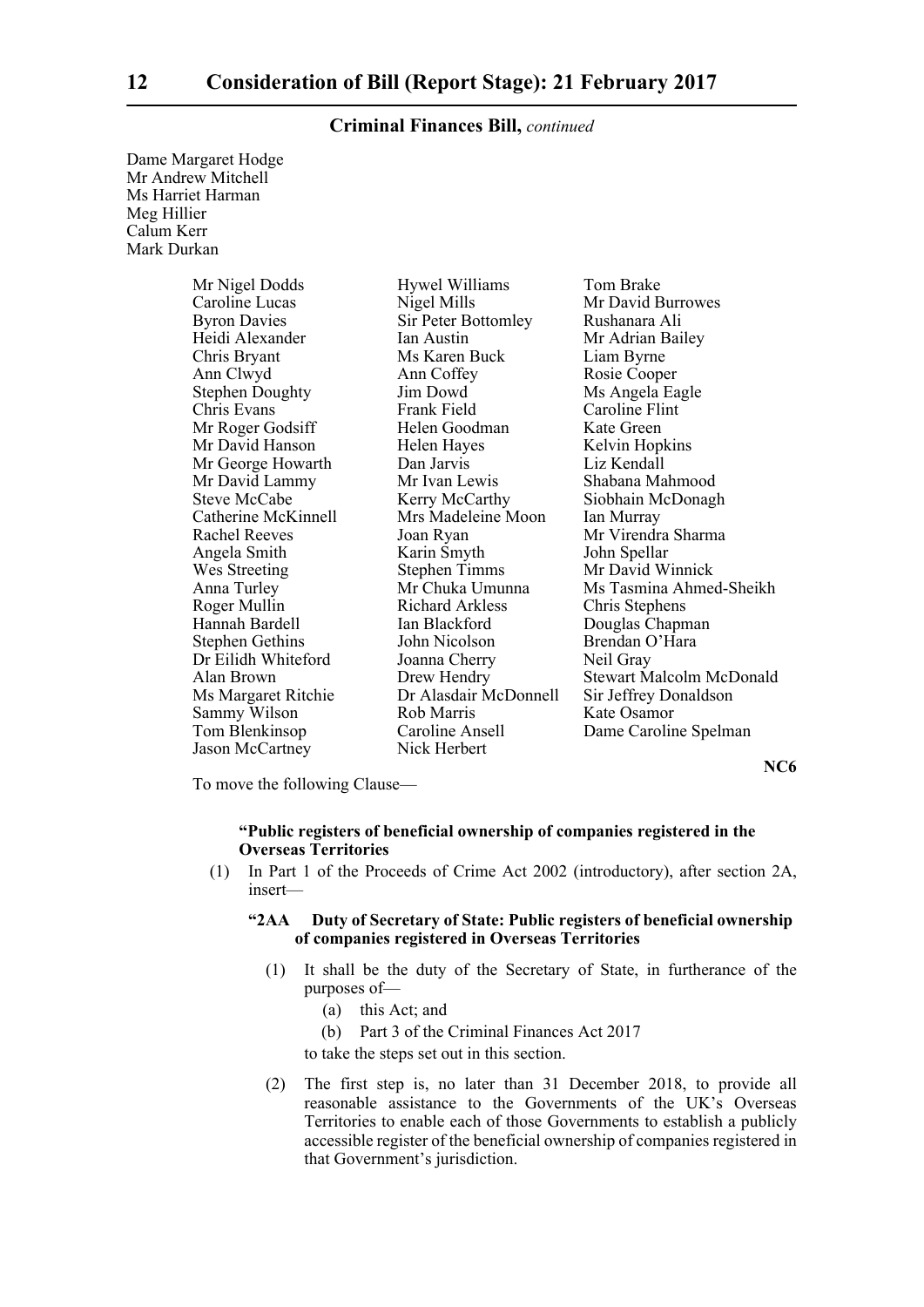- (3) The second step is, no later than 31 December 2019, to prepare an Order in Council and take all reasonable steps to ensure its implementation, in respect of any Overseas Territory that has not yet introduced a publicly accessible register of the beneficial ownership of companies within their jurisdiction. This Order would require the Overseas Territory to adopt such a register.
- (4) In this section "a publicly accessible register of the beneficial ownership of companies" means a register which, in the opinion of the Secretary of State, provides information broadly equivalent to that available in accordance with the provisions of Part 21A of the Companies Act 2006.""

#### *Member's explanatory statement*

*This new clause would require the Secretary of State to take steps to provide that Overseas Territories establish publicly accessible registers of the beneficial ownership of companies, for the purposes of the Proceeds of Crime Act 2002 and Part 3 of the Bill (corporate offences of failure to prevent facilitation of tax evasion).*

Carolyn Harris Dr Rupa Huq Ms Diane Abbott

To move the following Clause—

**NC9**

#### **"Gaming machines**

- (1) A person who holds a licence which states that it authorises the licensee to make gaming machines available for use, or any person acting on their behalf, must establish and verify the identity of any customer who meets the condition in subsection (2).
- (2) The condition is that the customer pays more than 200 pounds sterling in the course of any period of 24 hours for the use of gaming machines.
- (3) A person who holds a licence under subsection (1) is a "relevant person" within the meaning given by Regulation 2 of the Money Laundering Regulations 2007 and shall be subject to the duties and responsibilities of a "relevant person" under those Regulations, whenever the condition under subsection (2) is met.
- (4) "Gaming machine" has the meaning given by section 235 (gaming machine) of the Gambling Act 2005."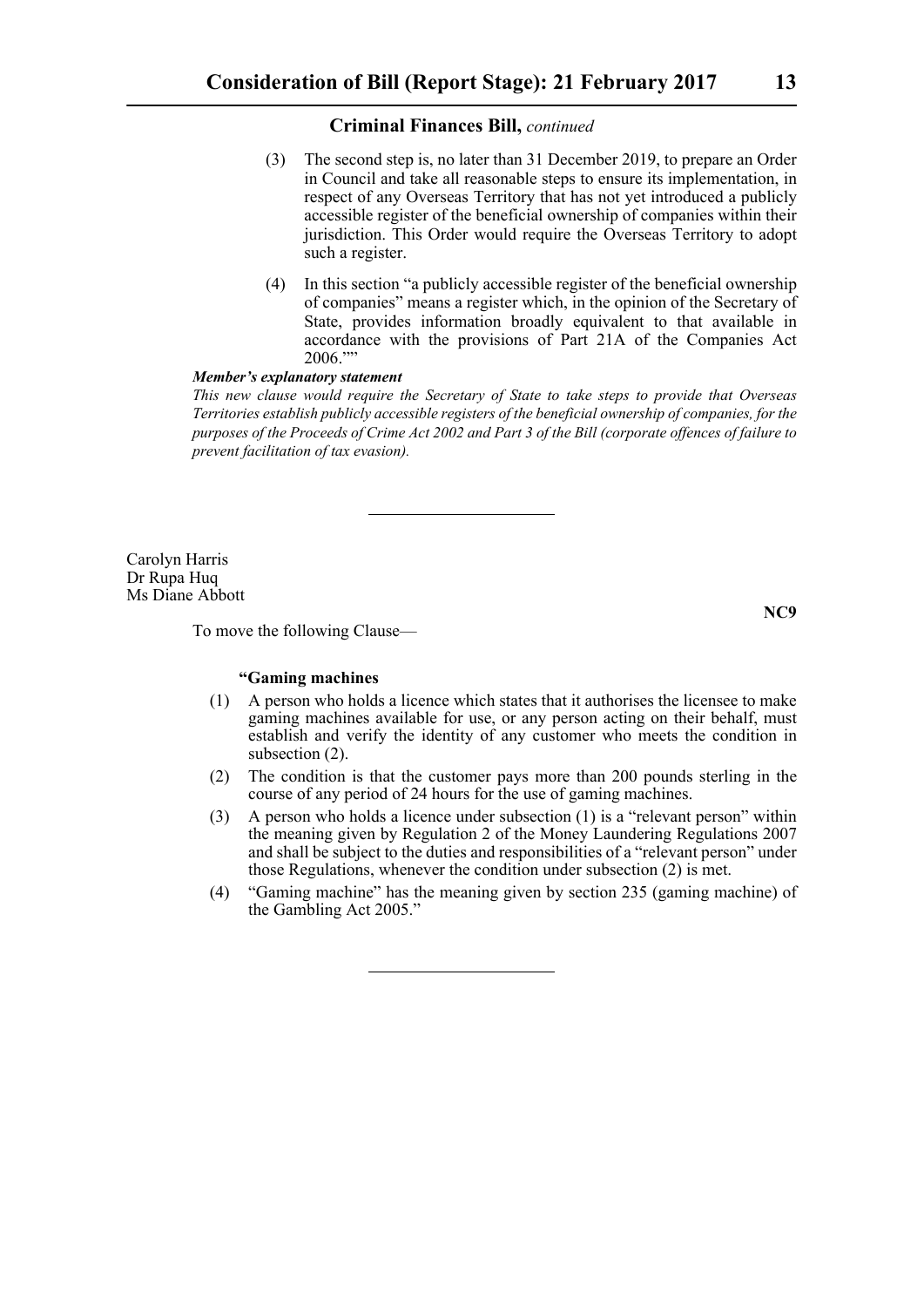Roger Mullin Richard Arkless

To move the following Clause—

#### **"Duty to prevent use of new Limited Partnerships for financial criminal activity**

- (1) The Treasury may not lay regulations before Parliament on new Limited Partnerships before the Secretary of State has completed and published a review of the proposed regulations.
- (2) It shall be the duty of the Secretary of State to review draft regulations which would allow the creations of new Limited Partnerships, in order to prevent the use of new Limited Partnerships for financial criminal activity.
- (3) In performing that duty the Secretary of State must, in particular, have regard to the contribution transparency may make in tackling tax evasion, money laundering, national and cross border criminality, and terrorist financing.
- (4) Following any review under subsection (2) the Secretary of State must lay a report before Parliament on what steps the Government will take to prevent new Limited Partnerships being used for criminal purposes.
- (5) In conducting the review the Secretary of State must consult—
	- (a) the Scottish Government,
	- (b) the National Crime Agency,
	- (c) the Serious Fraud Office,
	- (d) the Financial Conduct Authority,
	- (e) HMRC,
	- (f) interested third sector organisations, and
	- (g) any other persons the Secretary of State deems relevant."

#### *Member's explanatory statement*

*This new clause sets a duty on the Secretary of State to review Treasury proposals for new Limited Partnerships to prevent their use for financial criminal activity, including tax evasion, money laundering and terrorist financing. In carrying out the review the Secretary of State will be required to consult those groups listed in subsection (5) and lay a report before Parliament.*

Dr Rupa Huq Ms Diane Abbott John McDonnell Jonathan Reynolds

To move the following Clause—

#### **"Failure to prevent facilitation of tax evasion offences: consultation on other jurisdictions**

- (1) Within 12 months of this Act receiving Royal Assent, the Secretary of State must conduct a public consultation on the issues listed in subsection (2).
- (2) The issues are—
	- (a) the desirability of the Crown Dependencies and Overseas Territories introducing equivalent offences to those introduced by sections 40 and 41 of this Act; and

**NC11**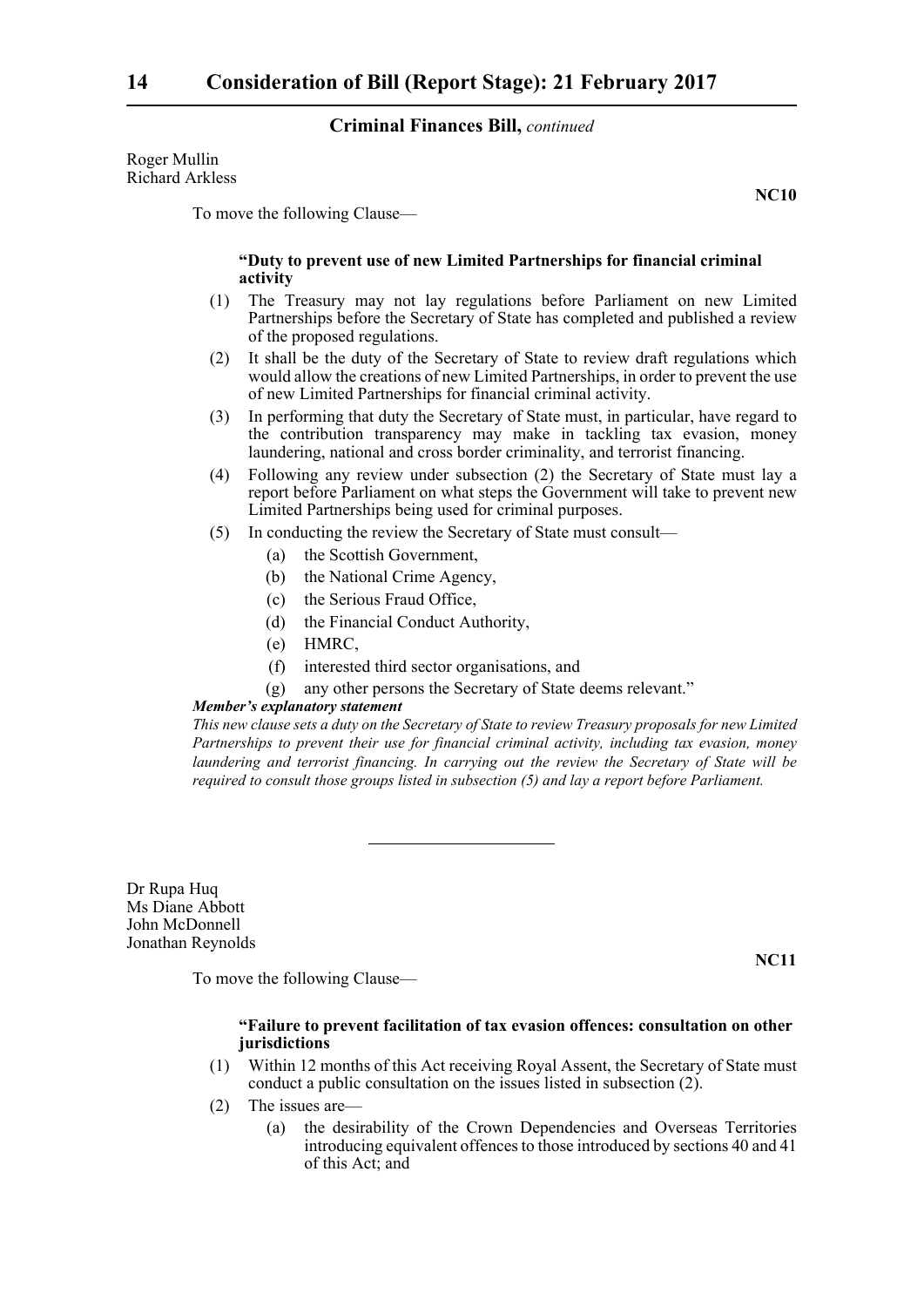- (b) the steps that would need to be taken for the Crown Dependencies and Overseas Territories to introduce equivalent offences to those introduced by sections 40 and 41 of this Act.
- (3) As part of this consultation the Secretary of State must seek views from—
	- (a) the governments of the Crown Dependencies and Overseas Territories,
	- (b) such bodies as the Secretary of State or the governments specified in subsection (3)(a) consider appropriate,
	- (c) any other person or body who the Secretary of State deems relevant, with particular regard to non-governmental bodies and private sector entities.
- (4) The Secretary of State must lay before both Houses of Parliament a report setting out the outcome of this consultation within 24 months of this Act receiving Royal Assent."

Dr Rupa Huq Ms Diane Abbott John McDonnell Jonathan Reynolds

**NC12**

To move the following Clause—

#### **"Failure to prevent facilitation of tax evasion offences: publication of convictions**

(1) The Secretary of State must publish an annual report listing all bodies and organisations that have been found guilty of a failure to prevent facilitation of a UK foreign tax evasion offence within the previous five years."

Dr Rupa Huq Ms Diane Abbott John McDonnell Jonathan Reynolds

To move the following Clause—

**NC13**

#### **"Failure to prevent tax evasion offences: sentencing guideline**

- (1) The Secretary of State must produce sentencing guidelines for the level of fine to be imposed on bodies found guilty of failure to prevent facilitation of a UK foreign tax evasion offence.
- (2) Such guidance must stipulate that the maximum level of the fine cannot be greater than the total value of the tax whose evasion was facilitated."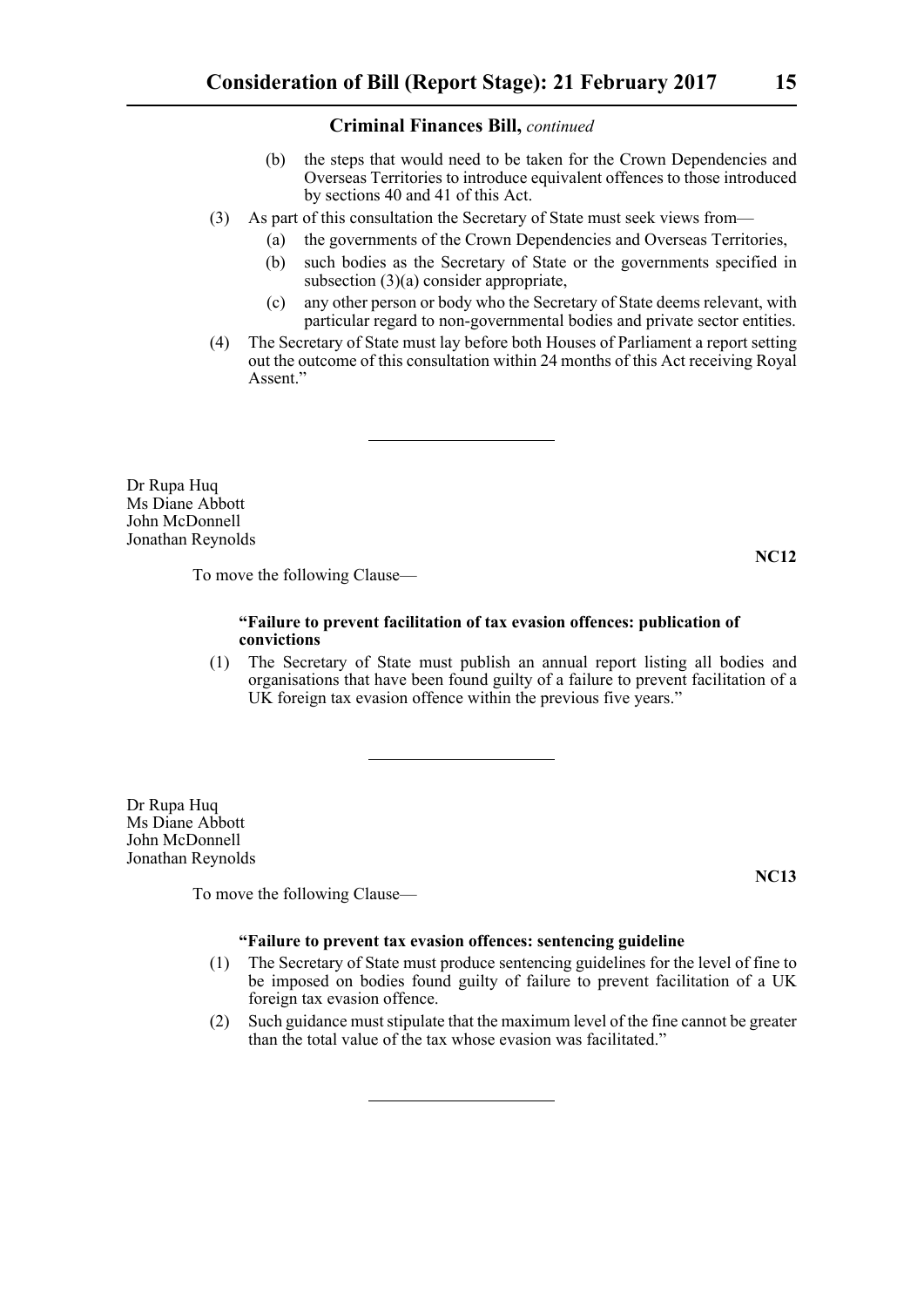Catherine McKinnell Sir Edward Garnier Nigel Mills Mark Durkan Ian Blackford Kate Green

To move the following Clause—

#### **"Failure to Prevent an Economic Criminal Offence (No. 3)**

- (1) A relevant body (B) is guilty of an offence if a person commits an economic criminal offence when acting in the capacity of a person associated with (B).
- (2) For the criminal purposes of this clause—
	- "economic criminal offence" means any of the offences listed in Part 2 of Schedule 17 to the Crime and Courts Act 2013.
	- "relevant body" and "acting in the capacity of a person associated with B" have the same meaning as in section 39.
- (3) B is guilty of an offence under this section if a person associated with B commits an economic criminal offence intending—
	- (a) to obtain or retain business for B; or
	- (b) to obtain or retain an advantage in the conduct of business for B or otherwise for the financial benefit of B.
- (4) It is a defence for B to prove that, when the economic criminal offence was committed—
	- (a) B had in place such prevention procedures as it was reasonable in all the circumstances to expect B to have in place, or
	- (b) it was not reasonable in all the circumstances to expect B to have any prevention procedures in place.
- (5) In subsection (2) "prevention procedures" means procedures designed to prevent persons acting in the capacity of a person associated with B from committing an economic criminal offence.
- (6) A relevant body guilty of an offence under this section is liable—
	- (a) on conviction on indictment, to a fine,
	- (b) on summary conviction in England and Wales, to a fine,
	- (c) on summary conviction in Scotland or Northern Ireland, to a fine not exceeding the statutory maximum.
- (7) It is immaterial for the purposes of this section whether—
	- (a) any relevant conduct of a relevant body, or
	- (b) any conduct which constitutes part of a relevant criminal financial offence takes place in the United Kingdom or elsewhere.
- (8) The Chancellor of the Exchequer and the Secretary of State must prepare and publish guidance about procedures that relevant bodies can put in place to prevent persons acting in the capacity of an associated person from committing an economic criminal offence."

#### *Member's explanatory statement*

*This new clause would create a corporate offence of failing to prevent economic crime, defined by reference to the offences listed in Part 2 of Schedule 17 to the Crime and Courts Act 2013.*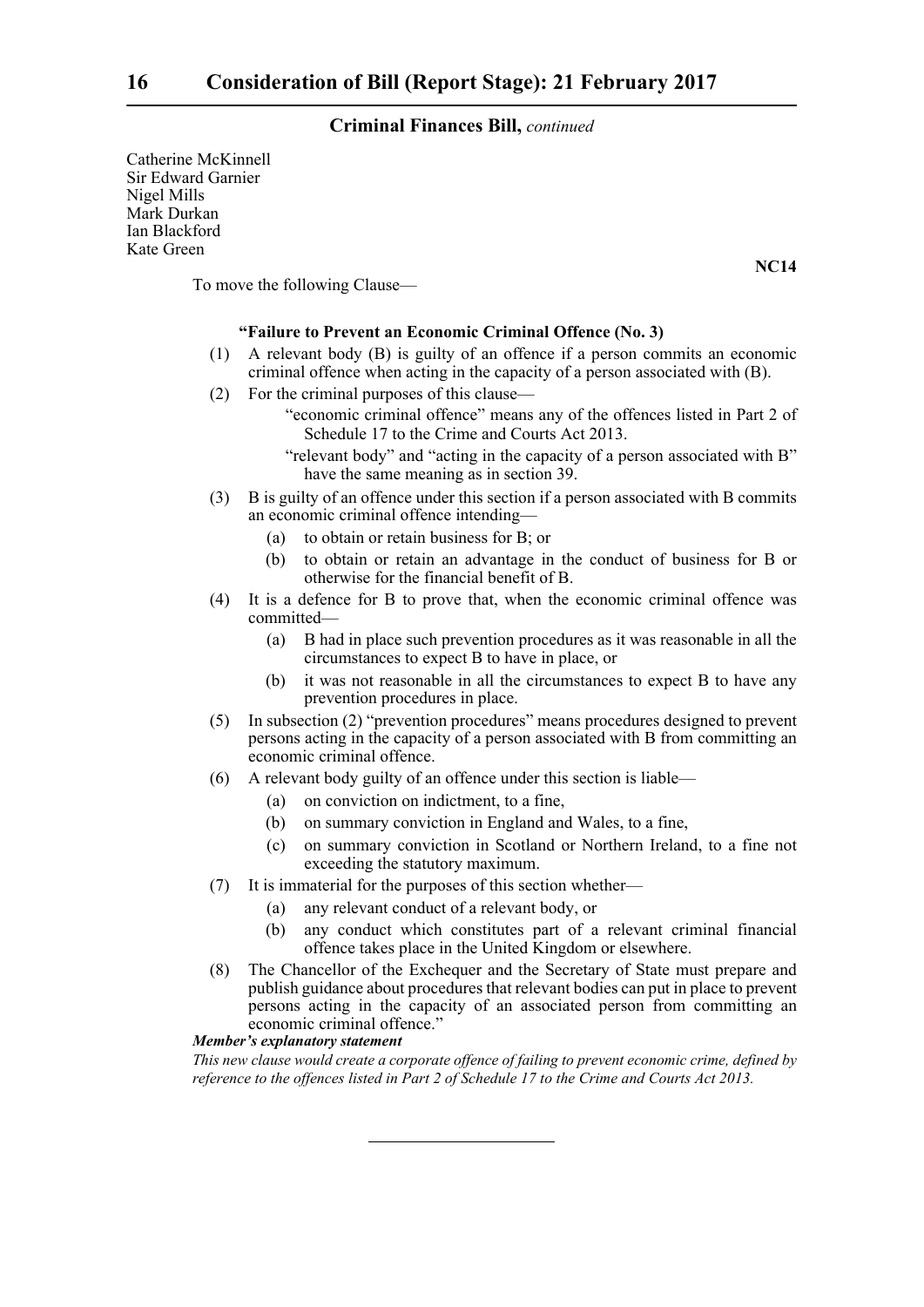Catherine McKinnell Sir Edward Garnier Nigel Mills Mark Durkan Ian Blackford Kate Green

To move the following Clause—

#### **"Failure to Prevent an Economic Criminal Offence (No. 4)**

- (1) A relevant body (B) is guilty of an offence if a person commits an economic criminal offence when acting in the capacity of a person associated with (B).
- (2) For the criminal purposes of this clause—
	- "economic criminal offence" means one of the following—
		- (a) a common law offence of conspiracy to defraud;
		- (b) an offence under section 1, 5 or 7 of Fraud Act 2006;
		- (c) an offence under section 1, 17 or 20 of the Theft Act 1968 (theft, false accounting and destruction of documents);
		- (d) an offence under section 993 of the Companies Act 2006 (fraudulent trading);
		- (e) an offence under sections 346, 397 and 398 of the Financial Services and Markets Act 2000 (providing false statements to auditors, misleading statements, and misleading the FCA);
		- (f) an offence under section 327, 328 and 329 of the Proceeds of Crime Act 2002 (concealing criminal property, facilitating acquisition, acquisition and use of criminal property).
	- "relevant body" and "acting in the capacity of a person associated with B" have the same meaning as in section 39.
- (3) B is guilty of an offence under this section if a person associated with B commits an economic criminal offence intending—
	- (a) to obtain or retain business for B; or
	- (b) to obtain or retain an advantage in the conduct of business for B or otherwise for the financial benefit of B.
- (4) It is a defence for B to prove that, when the economic criminal offence was committed—
	- (a) B had in place such prevention procedures as it was reasonable in all the circumstances to expect B to have in place, or
	- (b) it was not reasonable in all the circumstances to expect B to have any prevention procedures in place.
- (5) In subsection (2) "prevention procedures" means procedures designed to prevent persons acting in the capacity of a person associated with B from committing an economic criminal offence.
- (6) A relevant body guilty of an offence under this section is liable—
	- (a) on conviction on indictment, to a fine,
	- (b) on summary conviction in England and Wales, to a fine,
	- (c) on summary conviction in Scotland or Northern Ireland, to a fine not exceeding the statutory maximum.
- (7) It is immaterial for the purposes of this section whether—
	- (a) any relevant conduct of a relevant body, or
	- (b) any conduct which constitutes part of a relevant criminal financial offence takes place in the United Kingdom or elsewhere.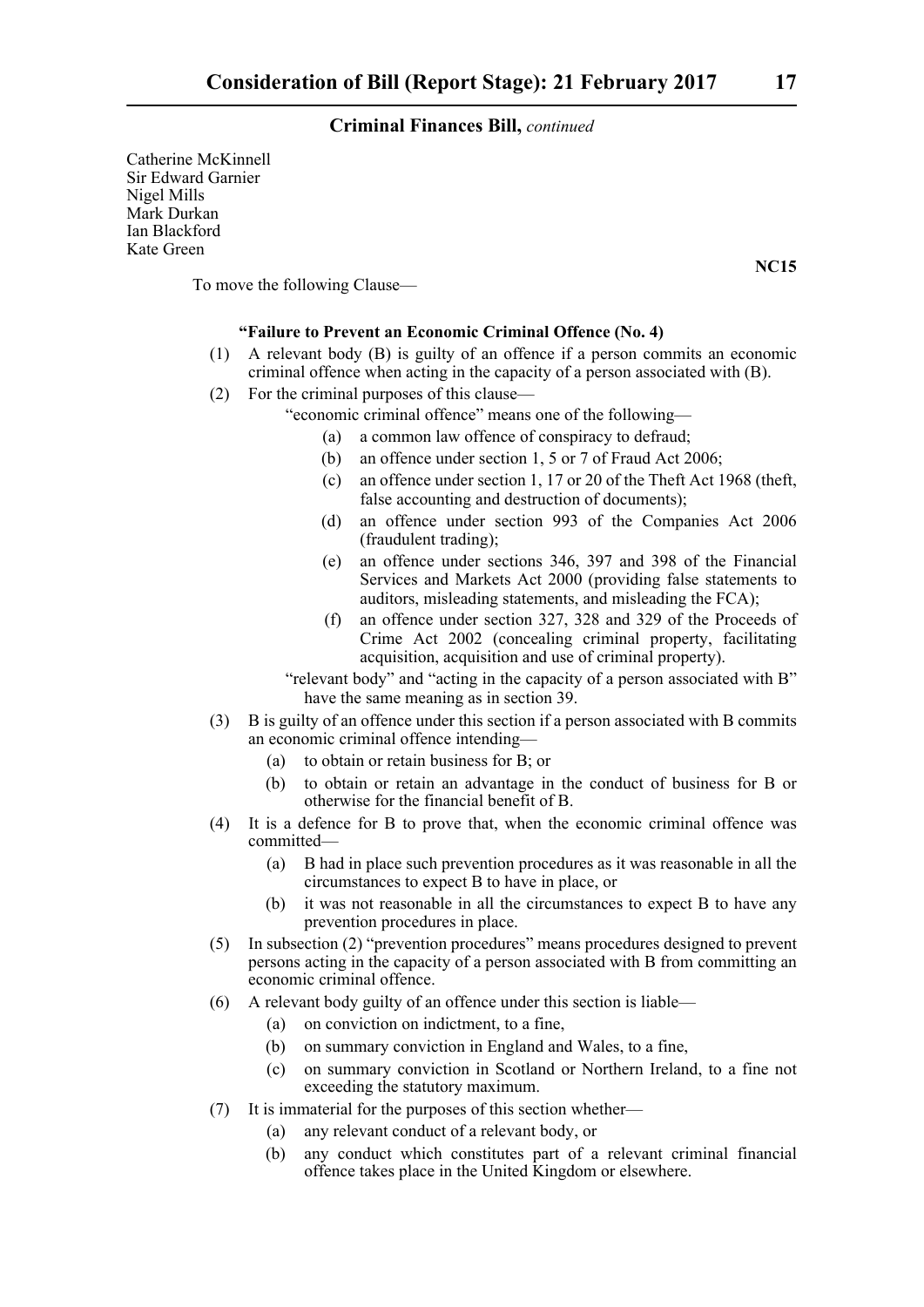(8) The Chancellor of the Exchequer and the Secretary of State must prepare and publish guidance about procedures that relevant bodies can put in place to prevent persons acting in the capacity of an associated person from committing an economic criminal offence."

### *Member's explanatory statement*

*This new clause would create a corporate offence of failing to prevent economic crime, defined by reference to the offences listed in Part 2 of Schedule 17 to the Crime and Courts Act 2013.*

Dr Rupa Huq John McDonnell Jonathan Reynolds

**NC16**

To move the following Clause—

#### **"Conversion of platforms to centralised registers: review**

- (1) Within one year of this Act receiving Royal Assent the Secretary of State must establish a review of the operational efficacy of closed beneficial ownership platforms created by Crown Dependencies or British Overseas Territories that are subject to the automatic exchange of beneficial ownership information with Her Majesty's Government for the purpose of combating illicit financial activity.
- (2) The aim of the review will be to gather information to equip Her Majesty's Government to take all steps necessary to provide financial, administrative or any other support to assist Crown Dependencies and British Overseas Territories in converting all such beneficial ownership platforms into closed centralised registers of beneficial ownership.
- (3) In the course of the review the Secretary of State must consult—
	- (a) the governments of any Crown Dependencies and Overseas Territories which have created closed beneficial ownership platforms and which are subject to the automatic exchange of information with Her Majesty's Government for the purpose of combating illicit financial activity; and
	- (b) such bodies as the Secretary of State or governments under subsection (3)(a) deem appropriate.
- (4) The review shall be completed and laid before Parliament within one year of its establishment.
- (5) No later than one year after the review has been laid before Parliament, Her Majesty's Government must have taken all steps necessary to assist relevant Crown Dependencies and British Overseas Territories in the establishment of closed centralised registers of beneficial ownership.
- (6) Her Majesty's Government shall supply quarterly reports to Parliament of the progress of steps taken under subsection  $(5)$ , and such reports shall set out—
	- (a) concerns expressed by relevant Crown Dependencies and British Overseas Territories about conversion of beneficial ownership platforms to centralised registers, and
	- (b) an assessment by Her Majesty's Government of the extent to which objections to the creation of centralised registers can be justified on a constitutional, economic, administrative or any other operational basis."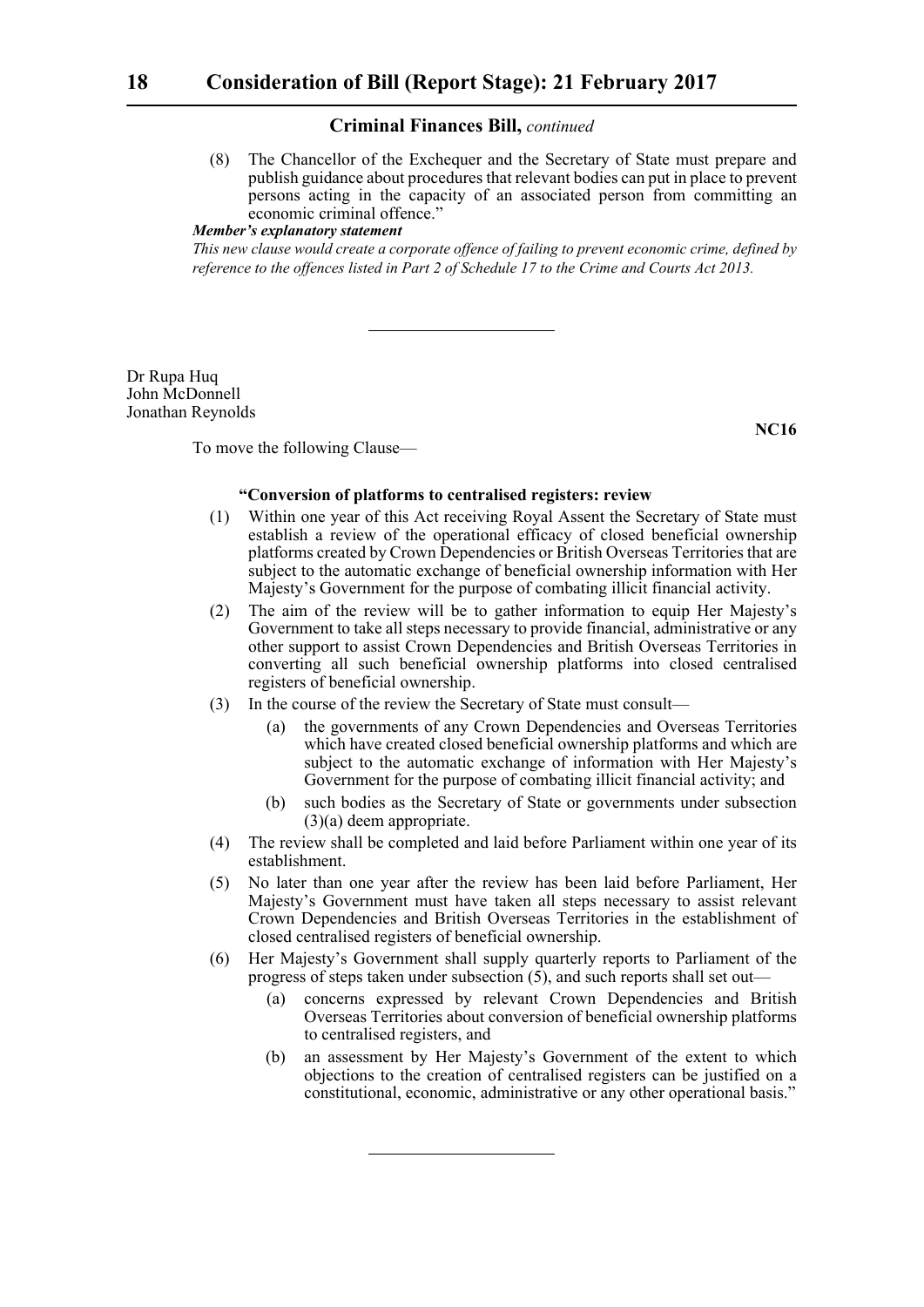Dr Rupa Huq John McDonnell Jonathan Reynolds

To move the following Clause—

#### **"Public registers of beneficial ownership of companies registered in Crown dependencies**

(1) In Part 1 of the Proceeds of Crime Act 2002 (introductory), after section 2A, insert—

#### **"2AA Duty of Secretary of State: Public registers of beneficial ownership of companies registered in Crown dependencies**

- (1) It shall be the duty of the Secretary of State, in furtherance of the purposes of—
	- (a) this Act; and
	- (b) Part 3 of the Criminal Finances Act 2017

to take the actions set out in this section.

- (2) The first action is, no later than 31 December 2017, to provide all reasonable assistance to the Governments of Crown Dependencies to enable each of those Governments to establish a publicly accessible register of the beneficial ownership of companies registered in that Government's jurisdiction.
- (3) The second action is, no later than 31 December 2019, to publish legislative proposals to require the Government of any Crown dependency that has not already established a publicly accessible register of the beneficial ownership of companies registered in that Government's jurisdiction to do so.
- (4) In this section—
	- "a publicly accessible register of the beneficial ownership of companies" means a register which, in the opinion of the Secretary of State, provides information broadly equivalent to that available in accordance with the provisions of Part 21A of the Companies Act 2006.
	- "legislative proposals" means either—
		- (a) a draft Order in Council; or
		- (b) a Bill presented to either House of Parliament."

Roger Mullin Richard Arkless

**NC18**

To move the following Clause—

#### **"Whistleblowing in relation to failure to prevent facilitation of tax evasion and money laundering**

(1) The Secretary of State shall conduct a review of arrangements to facilitate whistleblowing in the banking and financial services sector in relation to the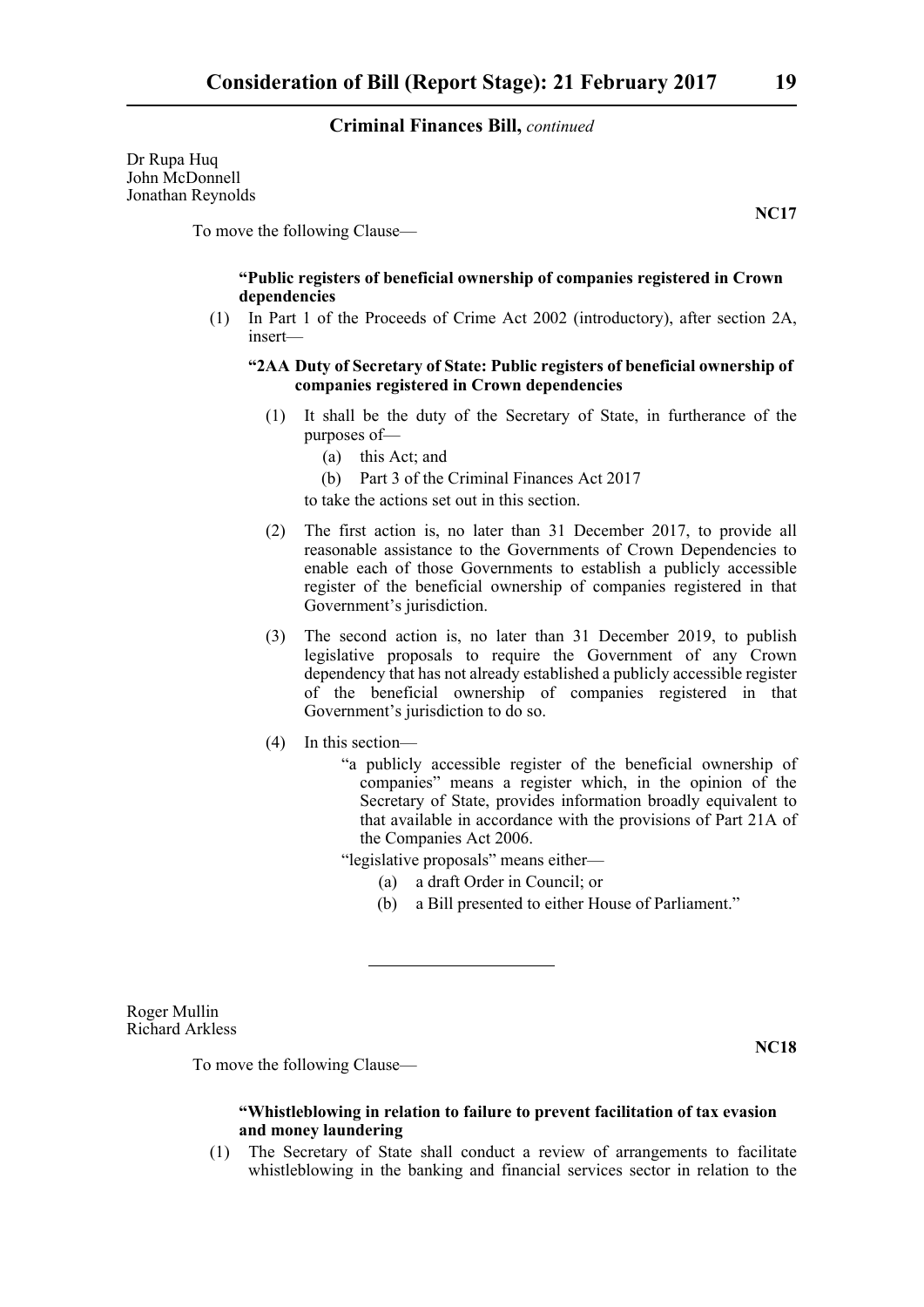disclosure of suspected corporate failure to prevent facilitation of tax evasion and money laundering.

- (2) The review must consider, but shall not be limited to—
	- (a) arrangements to protect the anonymity of persons disclosing suspected corporate failure to prevent facilitation of tax evasion and money laundering;
	- (b) the efficacy of current penalties for institutions that treat whistleblowers unfairly, and proposals for future criminal penalties.
- (3) In conducting the review the Secretary of State must consult—
	- (a) whistleblowers in the banking and financial services sector,
		- (b) devolved administrations,
		- (c) interested charities,
		- (d) the relevant regulators, and
		- (e) any other persons the Secretary of State deems relevant.
- (4) The Secretary of State must lay the report to Parliament within six months of the passing of this Act."

#### *Member's explanatory statement*

*This new clause requires the Secretary of State to conduct a review of arrangements to facilitate whistleblowing in the banking and financial services sector, in consultation with those groups listed in subsection (3), and then lay a report before Parliament on steps the Government will take to bring forward penalties for institutions that fail to protect whistleblowers.*

Roger Mullin Richard Arkless

To move the following Clause—

#### **"The culture of the banking industry and failure to prevent the facilitation of tax evasion**

- (1) The Secretary of State must undertake a review into the extent to which banking culture contributed to the failure to prevent the facilitation of tax evasion in the banking sector.
- (2) The review must consider, but shall not be limited to, the following issues—
	- (a) the impact of culture change on decision making senior executive and board level;
	- (b) the pressure on staff to meet performance targets;
	- (c) how allegations of tax evasion are reported and acted on.
- (3) The review must set out what steps the UK Government intends to take to ensure that banking culture is not facilitating tax evasion.
- (4) In carrying out this review, the Secretary of State must consult—
	- (a) devolved administrations;
	- (b) HMRC;
	- (c) the Serious Fraud Office;
	- (d) the Financial Conduct Authority;
	- (e) interested charities, and
	- (f) anyone else the Secretary of State deems appropriate.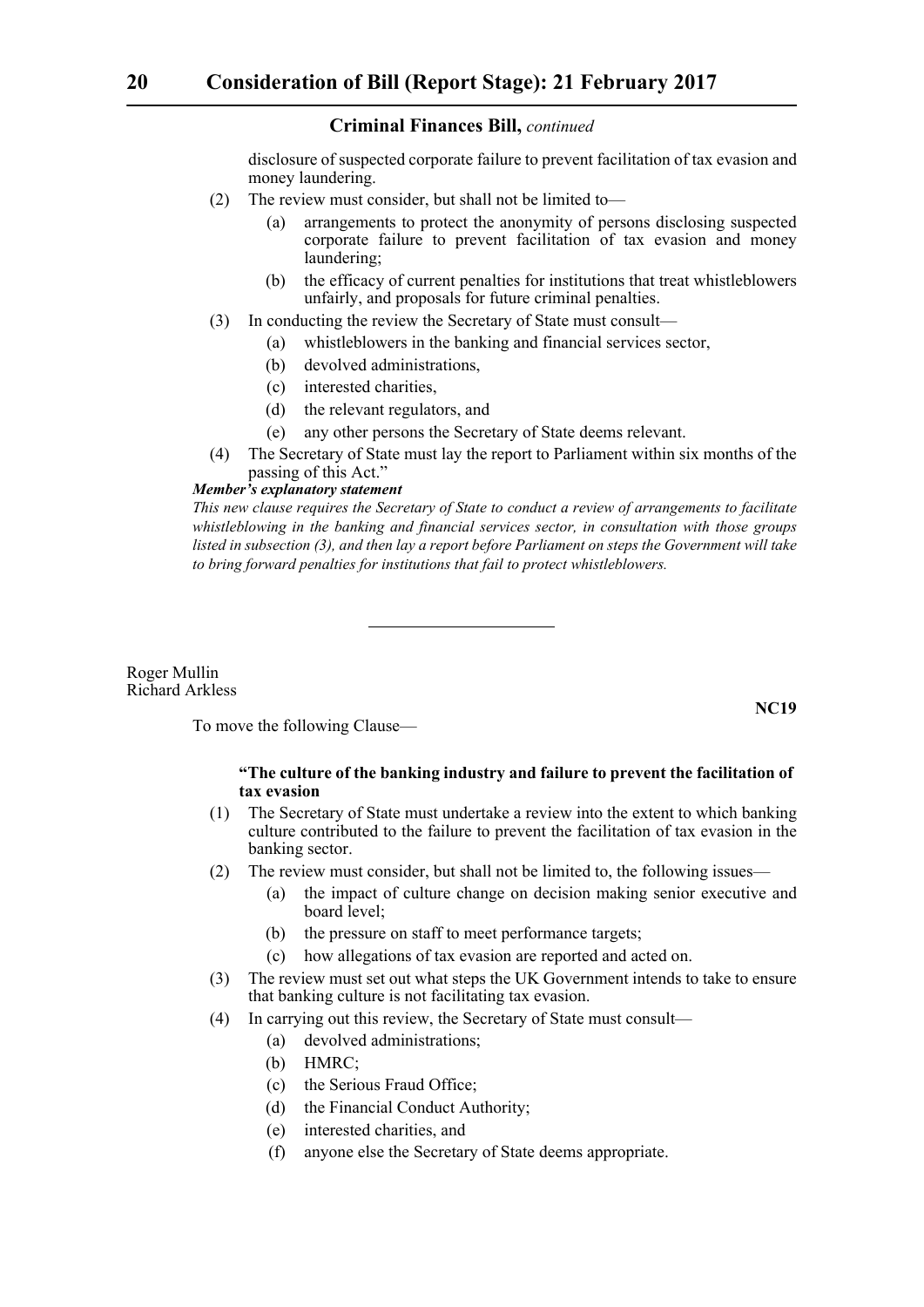(5) The Secretary of State shall lay a copy of the review before the House of Commons within six months of this Act receiving Royal Assent."

Ms Diane Abbott John McDonnell Jonathan Reynolds

**NC20**

**NC21**

To move the following Clause—

#### **"Report on the impact of the criminal offences relating to offshore income, assets and activities**

- (1) The Chancellor of the Exchequer shall, within one year of the coming into force of the provisions in Tax Management Act 1970 relating to criminal offences relating to offshore income, assets and activities introduced by section 165 of the Finance Act 2016 publish a report on the impact of the introduction of these offences.
- (2) The report must include, but need not be limited to, information about—
	- (a) the number of persons who have been charged with offences under each of sections 106B, 106C and 106D of the Tax Management Act 1970;
	- (b) the number of persons who have been convicted of any such offence;
	- (c) the average fine imposed; and
	- (d) the number of people upon whom a custodial sentence has been imposed for any such offence."

Ms Diane Abbott John McDonnell Jonathan Reynolds

To move the following Clause—

**"Report on income lost to tax evasion**

- (1) The Chancellor of the Exchequer shall, within one year of the passing of this Act, prepare and publish a report, in consultation with stakeholders, on the value of income lost to the Exchequer from tax evasion offences.
- (2) The report must include the following—
	- (a) the value of the income lost to the Exchequer from tax evasion offences in the financial years—
		- (i) 2015-16;
		- (ii) 2014-15;
		- (iii) 2013-14;
		- (iv) 2012-13; and
		- $(v)$  2011-12;
	- (b) a detailed summary of the model used by HMRC for estimating income lost to the Exchequer from tax evasion offences.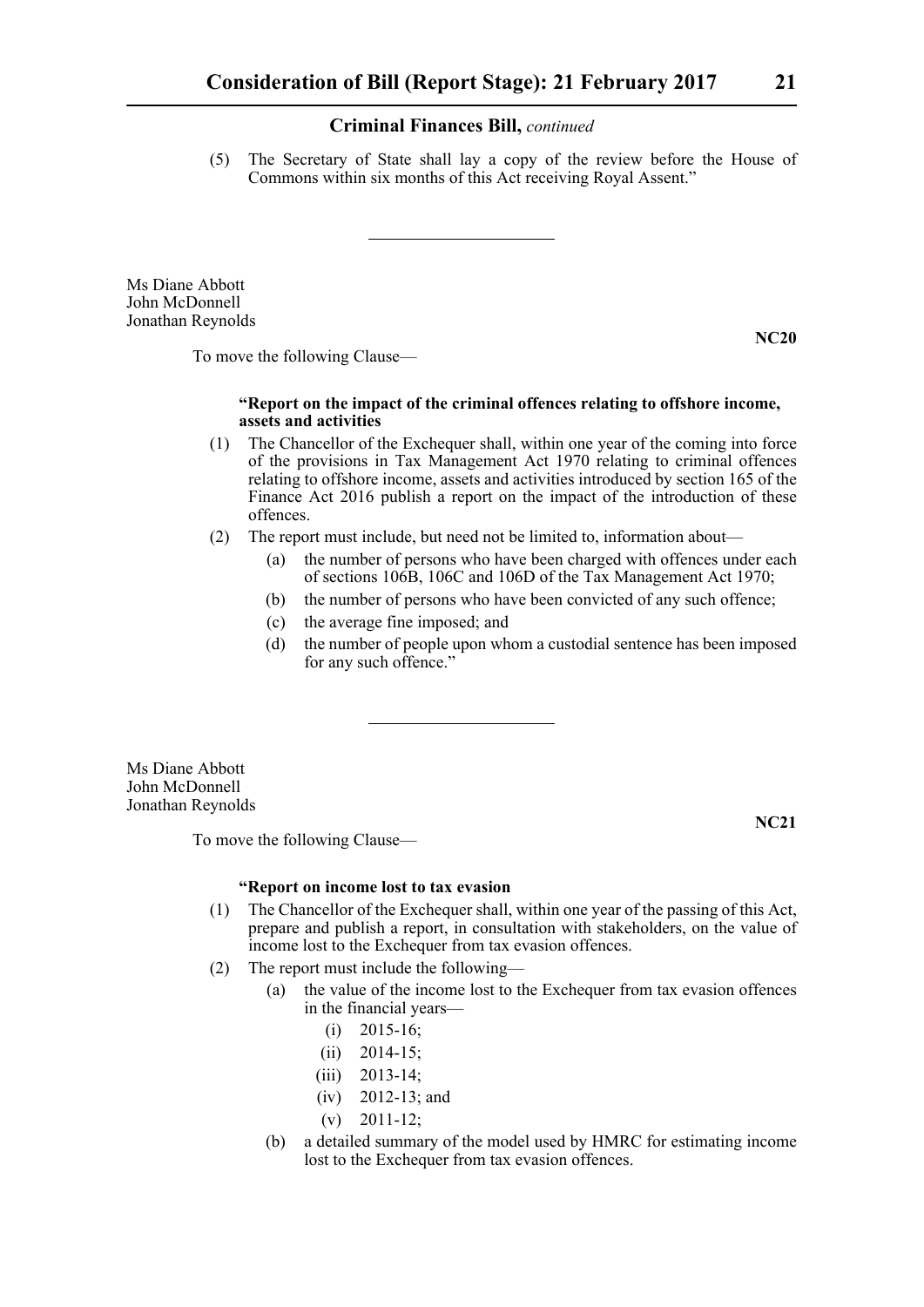- (c) an assessment of the efficacy of HMRC's performance in relation to dealing with tax evasion, including—
	- (i) a breakdown of specific HMRC departments or units dealing with investigation and enforcement of tax evasion matters;
	- (ii) details of the numbers of staff in each of the years listed in paragraph (a) who are located within departments or units dealing with investigation and enforcement matters in relation to tax evasion;
	- (iii) details of the budgets allocated to departments or units dealing with investigation above; and
	- (iv) details of the numbers of prosecutions or the amount of tax recovered in each financial year listed in paragraph (a) as a result of the work of HMRC departments or units dealing with investigation and enforcement matters in relation to tax evasion in those financial years."

Dr Rupa Huq Ms Diane Abbott

> Clause **1,** page **3**, leave out line 29 *Member's explanatory statement This amendment would allow unexplained wealth orders to be issued to politically exposed persons in the United Kingdom and EEA States.*

#### Secretary Amber Rudd

Clause **9,** page **27**, line **12**, at end insert ", and (b) section 336BA, which provides for an automatic extension of the moratorium period in certain cases (period extended if it would otherwise end before determination of application or appeal proceedings etc)." *Member's explanatory statement* 

*This amendment is consequential on amendment 9.*

#### Secretary Amber Rudd

Clause **9,** page **27**, line **15**, at end insert ", and

(b) section 336BA, which provides for an automatic extension of the moratorium period in certain cases (period extended if it would otherwise end before determination of application or appeal proceedings etc)."

*Member's explanatory statement* 

*This amendment is consequential on amendment 9.*

**1**

**2**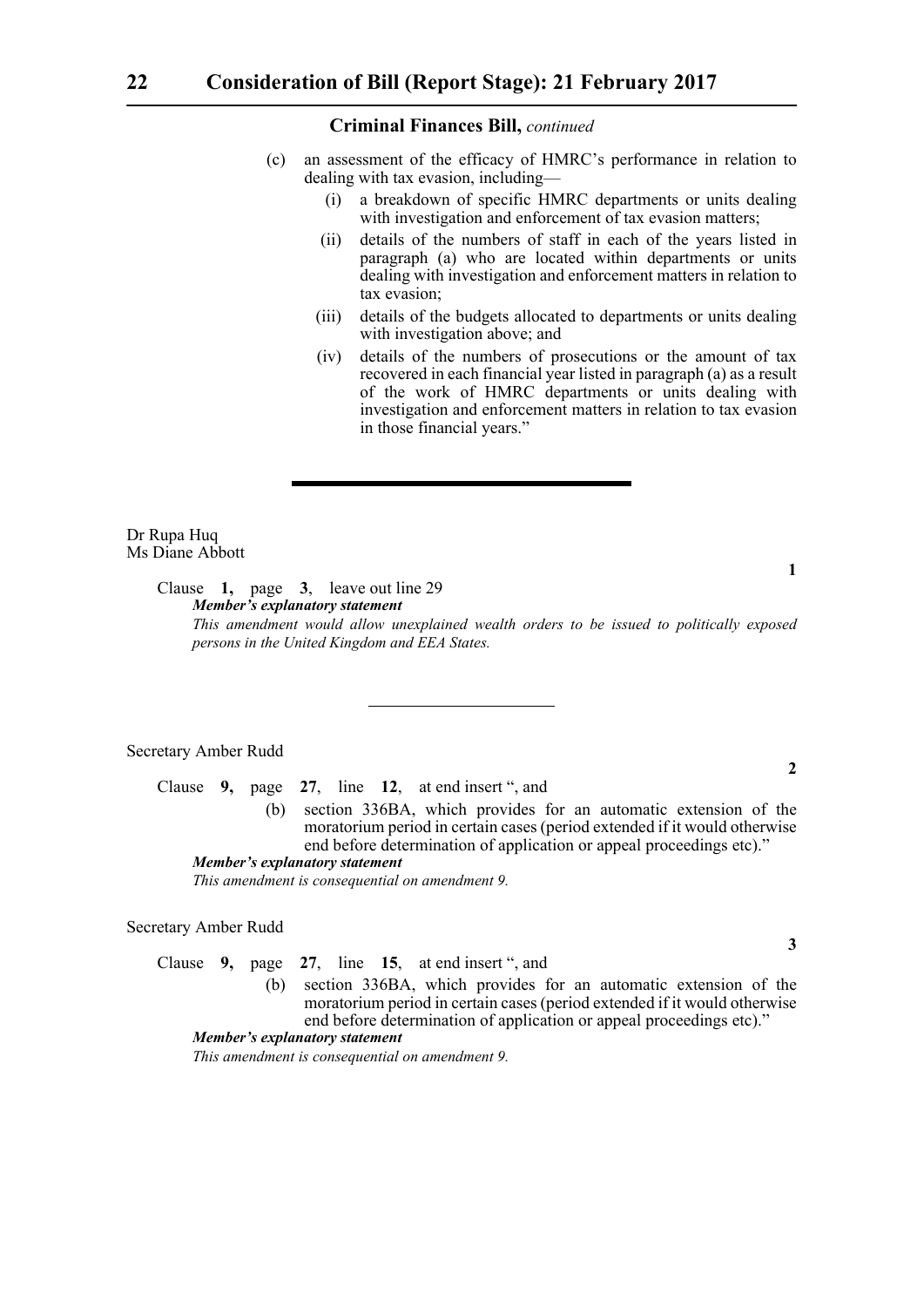#### Secretary Amber Rudd

Clause **9,** page **27**, line **35**, at end insert—

 $\mathcal{L}$  A moratorium period extended in accordance with subsection (2) or (4) of section 336BA may also be further extended by the court on the making of an application under this section."

#### *Member's explanatory statement*

*This amendment is consequential on amendment 9 and clarifies that where a moratorium period has been extended automatically under subsection (2) or (4) of new section 336BA it may be further extended by the court on the making of an application under section 336A.*

#### Secretary Amber Rudd

Clause **9,** page **28**, line **3**, at end insert—

- "(8) An application under this section may be made by an immigration officer only if the officer has reasonable grounds for suspecting that conduct constituting the prohibited act in relation to which the moratorium period in question applies—
	- (a) relates to the entitlement of one or more persons who are not nationals of the United Kingdom to enter, transit across, or be in, the United Kingdom (including conduct which relates to conditions or other controls on any such entitlement), or
	- (b) is undertaken for the purposes of, or otherwise in relation to, a relevant nationality enactment.
- (9) In subsection (8)—
	- "prohibited act" has the meaning given by section 335(8) or (as the case may be) section 336(10);

"relevant nationality enactment" means any enactment in—

- (a) the British Nationality Act 1981,
- (b) the Hong Kong Act 1985,
- (c) the Hong Kong (War Wives and Widows) Act 1996,
- (d) the British Nationality (Hong Kong) Act 1997,
- (e) the British Overseas Territories Act 2002, or
- (f) an instrument made under any of those Acts."

#### *Member's explanatory statement*

*This amendment is consequential on amendments 13 and 14 and ensures that immigration officers may exercise their powers to make applications to extend the moratorium period only for the purposes of their immigration functions.*

#### Secretary Amber Rudd

Clause **9,** page **28**, line **6**, at end insert—

#### "( ) The court must determine the proceedings as soon as reasonably practicable." *Member's explanatory statement*

*This amendment requires the court to determine proceedings on applications to extend the moratorium period as quickly as possible.*

#### Secretary Amber Rudd

Clause **9,** page **28**, line **31**, leave out from "appeal" to "may" in line 33 and insert "lies to the appropriate appeal court on a point of law arising from a decision made by the Crown Court in Northern Ireland or by the sheriff.

**4**

**5**

**6**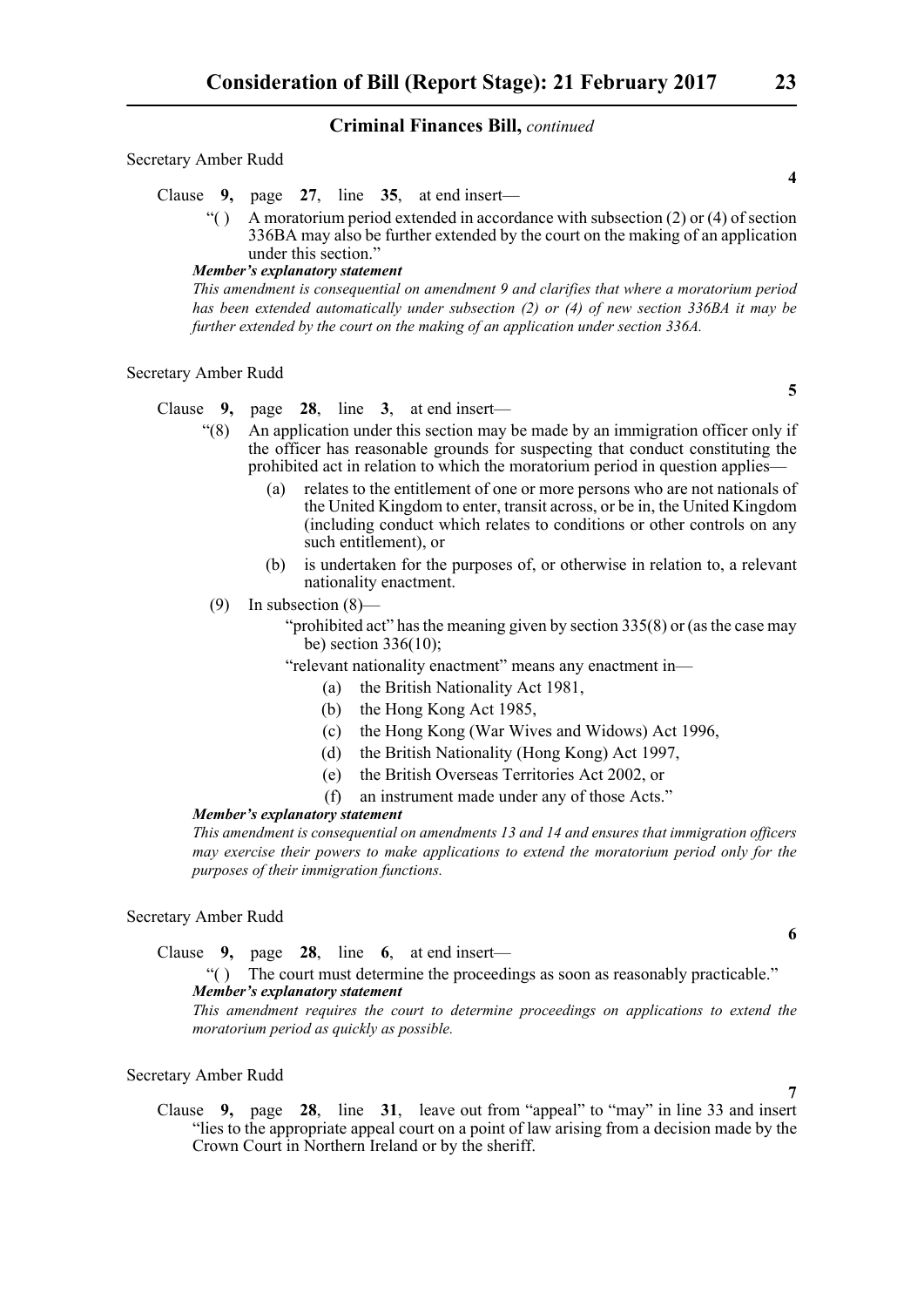( ) The appropriate appeal court"

*Member's explanatory statement* 

*This amendment provides for rights of appeals on applications to extend the moratorium period in Northern Ireland or Scotland. Rights of appeal in relation to England and Wales are already available under section 28 of the Senior Courts Act 1981.*

#### Secretary Amber Rudd

Clause **9,** page **28**, line **35**, at end insert—

- "( ) The appropriate appeal court is—
	- (a) in the case of a decision of the Crown Court in Northern Ireland, the Court of Appeal in Northern Ireland;
	- (b) in the case of a decision of the sheriff, the Sheriff Appeal Court.
- ( ) For rights of appeal in the case of decisions made by the Crown Court in England and Wales, see section 28 of the Senior Courts Act 1981 (appeals from Crown Court and inferior courts)."

#### *Member's explanatory statement*

*This amendment provides for the meaning of "appropriate appeal court" for the purposes of amendment 7.*

#### Secretary Amber Rudd

Clause **9,** page **28**, line **35**, at end insert—

#### **"336BA Extension of moratorium period pending determination of proceedings etc**

- (1) A moratorium period is extended in accordance with subsection (2) where—
	- (a) an application is made to the court under section 336A for the extension (or further extension) of the moratorium period, and
	- (b) the period would (apart from that subsection) end before the court determines the application or it is otherwise disposed of.
- (2) The moratorium period is extended from the time when it would otherwise end until the court determines the application or it is otherwise disposed of.
- (3) A moratorium period is extended in accordance with subsection (4) where—
	- (a) proceedings on an appeal in respect of a decision on an application under section 336A have been brought, and
	- (b) the period would (apart from that subsection) end before the proceedings are finally determined or otherwise disposed of.
- (4) The moratorium period is extended from the time when it would otherwise end until the proceedings are finally determined or otherwise disposed of.
- (5) But the maximum period by which the moratorium period is extended by virtue of subsection (2) or (4) is  $31$  days beginning with the day after the day on which the period would otherwise have ended.
- (6) A moratorium period is extended in accordance with subsection (7) where—
	- (a) an application is made to the court under section 336A for an extension of the period,
	- (b) the court refuses to grant the application, and
	- (c) the period would (apart from that subsection) end before the end of the 5 day period.
- (7) The moratorium period is extended from the time when it would otherwise end until—
	- (a) the end of the 5 day period, or

**8**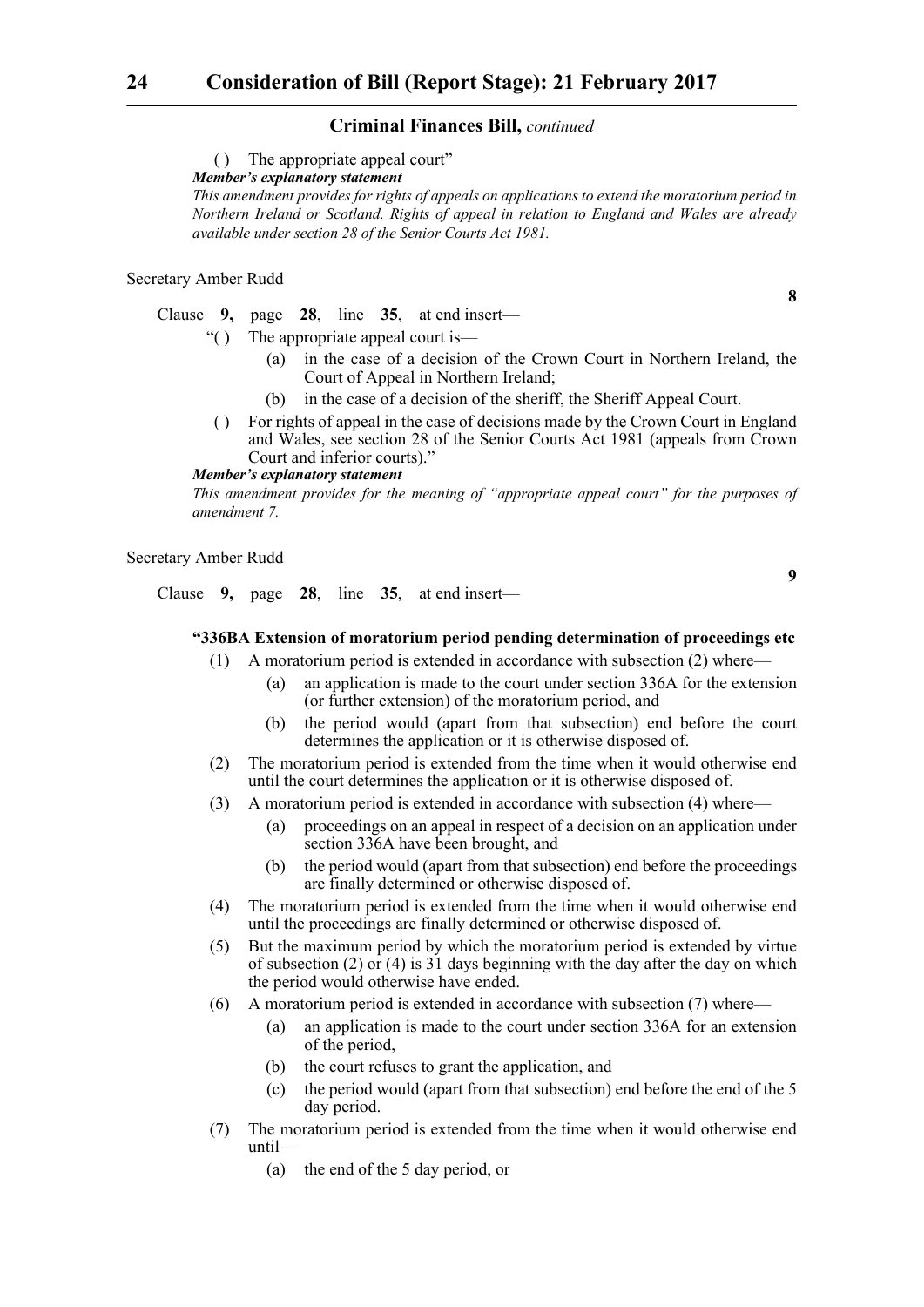- (b) if proceedings on an appeal against the decision are brought before the end of the 5 day period, the time when those proceedings are brought.
- (8) The "5 day period" is the period of 5 working days beginning with the day on which the court refuses to grant the application.
- (9) This restriction on the overall extension of a moratorium period mentioned in section 336A(6) applies to an extension of a moratorium period in accordance with any provision of this section as it applies to an extension under an order of the court.<sup>3</sup>

#### *Member's explanatory statement*

*This amendment provides for the automatic extension of the moratorium period (up to a maximum of 31 days) in circumstances where an application for its extension has been made under new section 336A of the Proceeds of Crime Act 2002 but proceedings on that application have not been determined before the period would otherwise end or where an appeal has been brought in relation to such an application that has yet to be determined when the period would otherwise end. It also provides for a 5 day extension where a court refuses a section 336A application for the purposes of enabling the applicant to bring appeal proceedings before the period would otherwise end.* 

#### Secretary Amber Rudd

Clause **9,** page **28**, line **36**, leave out "and 336B" and insert "to 336BA" *Member's explanatory statement This amendment is consequential on amendment 9.*

#### Secretary Amber Rudd

Clause **9,** page **28**, line **38**, leave out "and 336B" and insert "to 336BA" *Member's explanatory statement This amendment is consequential on amendment 9.*

#### Secretary Amber Rudd

Clause **9,** page **29**, line **6**, at end insert "or in accordance with any provision of section 336BA" *Member's explanatory statement This amendment is consequential on amendment 9.*

#### Secretary Amber Rudd

Clause **9,** page **29**, line **27**, at end insert—

"( ) an immigration officer who is not below such grade as is designated by the Secretary of State as equivalent to that rank,"

#### *Member's explanatory statement*

*This amendment enables senior immigration officers to make applications in England and Wales and Northern Ireland to extend the moratorium period under new section 336A of the Proceeds of Crime Act 2002.*

#### Secretary Amber Rudd

Clause **9,** page **29**, line **46**, at end insert—

"( ) an immigration officer who is not below such grade as is designated by the Secretary of State as equivalent to that rank."

#### *Member's explanatory statement*

*This amendment enables senior immigration officers to make applications in Scotland to extend the moratorium period under new section 336A of the Proceeds of Crime Act 2002.*

**10**

**11**

**12**

**13**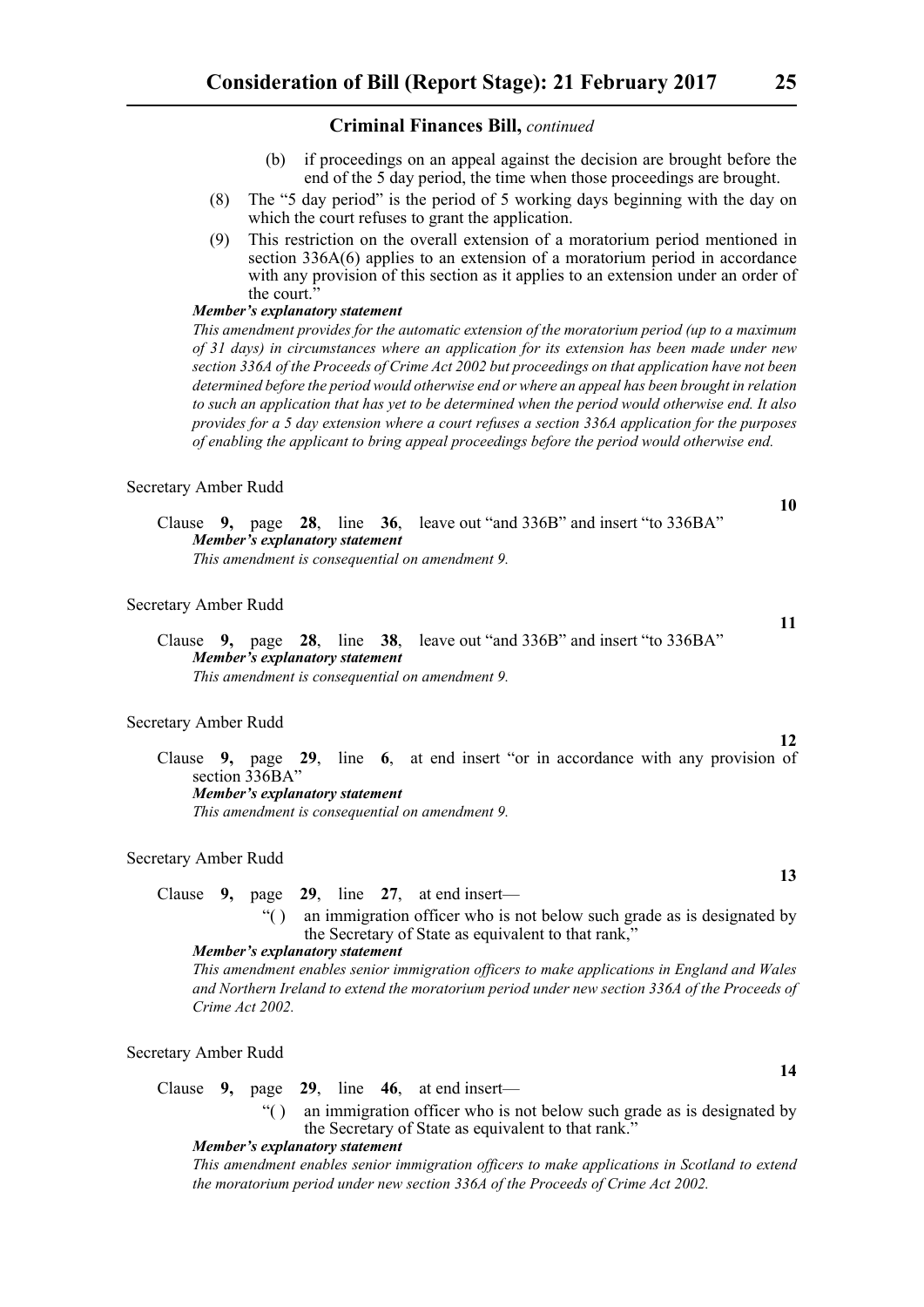Secretary Amber Rudd

Clause **9,** page **29**, line **46**, at end insert—

- "( ) "Working day" means a day other than—
	- (a) a Saturday,
	- (b) a Sunday,
	- (c) Christmas Day,
	- (d) Good Friday, or
	- (e) a day which is a bank holiday under the Banking and Financial Dealings Act 1971 in the part of the United Kingdom in which the application in question under section 336A is made."

*Member's explanatory statement* 

*This amendment is consequential on amendment 9.*

#### Secretary Amber Rudd

Clause **11,** page **35**, line **16**, after "notice" insert "under this section" *Member's explanatory statement This is a minor drafting amendment that ensures stylistic consistency with corresponding provisions in the Bill.*

#### Secretary Amber Rudd

Clause **11,** page **35**, line **17**, after "notice" insert "under this section" *Member's explanatory statement This is a minor drafting amendment that ensures stylistic consistency with corresponding provisions in the Bill.*

#### Secretary Amber Rudd

Clause **11,** page **37**, line **32**, leave out from "order" to "may" in line 33 and insert "made by a magistrates' court, the magistrates' court" *Member's explanatory statement* 

*This amendment has the effect that the power to impose a civil penalty for failing to comply with a further information order made under new section 339ZJ of the Proceeds of Crime Act 2002 (inserted by clause 11) would not apply in relation to Scotland to orders made by the sheriff.*

#### Secretary Amber Rudd

Clause **11,** page **37**, line **35**, leave out from beginning to second "the" *Member's explanatory statement This amendment is consequential on amendment 18.*

**15**

**17**

**16**

**18**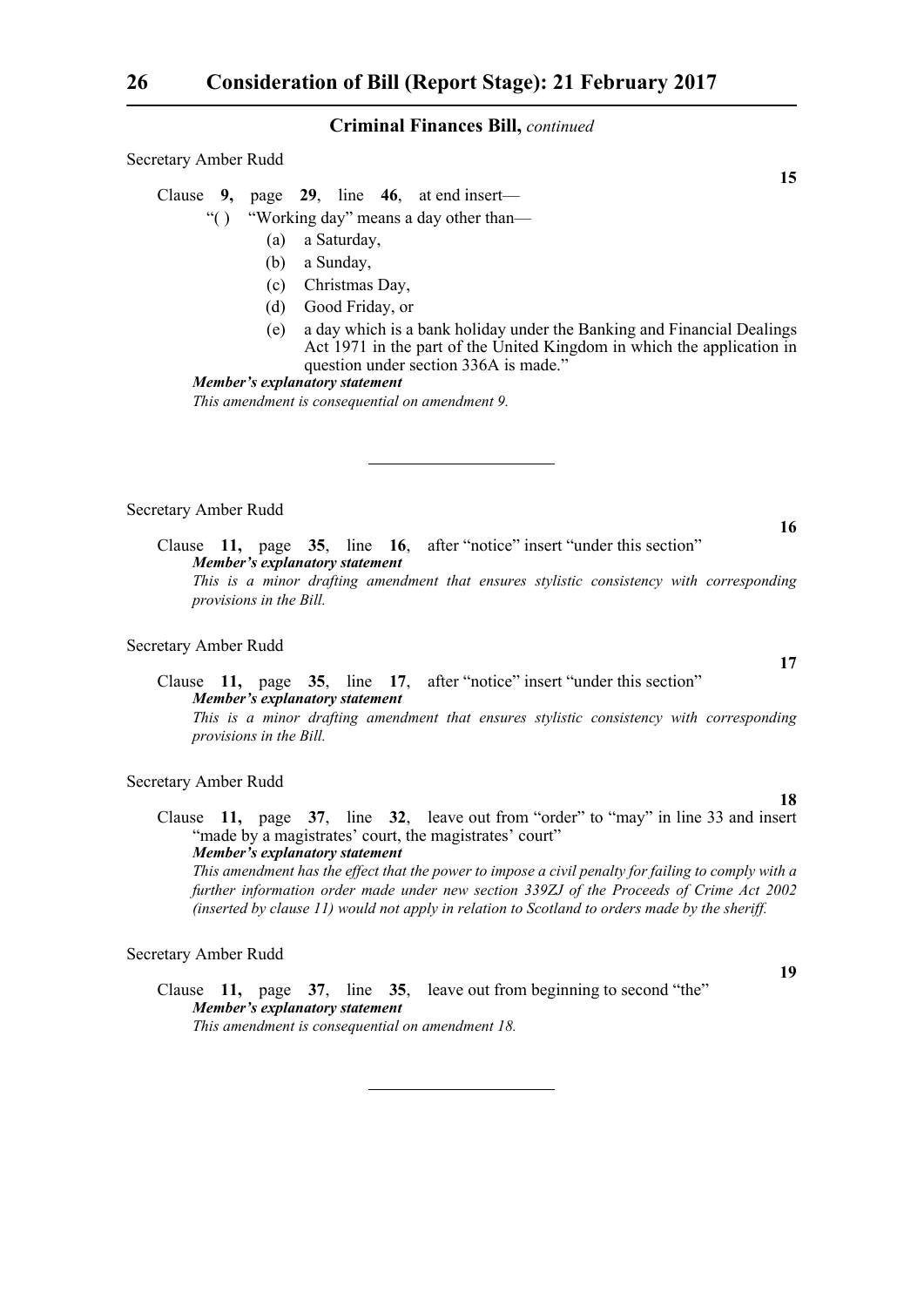Secretary Amber Rudd

That subsection (3) of clause 12 be transferred to the end of line 19 on page 92 *Member's explanatory statement* 

*This is to move the amendment of Schedule 1 to the Anti-terrorism, Crime and Security Act 2001 from clause 12 into clause 34. Clause 34 makes other amendments of that Schedule, all of which also relate to the forfeiture of terrorist cash.*

#### Secretary Amber Rudd

Clause **13,** page **42**, line **21**, leave out from "only" to end of line 23 and insert "if the officer has reasonable grounds for suspecting that the unlawful conduct in question relates to an assigned matter (within the meaning of the Customs and Excise Management Act 1979);"

#### *Member's explanatory statement*

*In addition to removing the restriction on powers discussed in the explanatory statement for NC8, this amendment provides that where an HMRC officer exercises the new powers (inserted by clause 13 into the Proceeds of Crime Act 2002) to search for a listed asset the officer must suspect that the unlawful conduct in question would relate to an assigned matter (that is, any matter in relation to which HMRC has powers or duties other than in relation to devolved tax matters). This is in line with the powers to search for cash in section 289 of the 2002 Act (as amended by amendment 67).* 

#### Secretary Amber Rudd

Clause **13,** page **42**, leave out lines 32 to 35 *Member's explanatory statement This amendment is consequential on amendment 20.*

#### Secretary Amber Rudd

Clause **13,** page **43**, line **10**, at end insert—

"(ca) in relation to the exercise of a power by a National Crime Agency officer, the Director General of the National Crime Agency or any other National Crime Agency officer authorised by the Director General (whether generally or specifically) for this purpose;"

#### *Member's explanatory statement*

*It is intended that National Crime Agency officers will access the powers conferred by new Chapter 3A of Part 5 of the Proceeds of Crime Act 2002 by being designated under section 10 of the Crime and Courts Act 2013 as having the powers and privileges of a constable or by being accredited financial investigators. This amendment sets out who is to be a "senior officer" for the purposes of Chapter 3A when a power is exercised by such an NCA officer.*

#### Secretary Amber Rudd

Clause **13,** page **43**, line **22**, leave out "paragraph (d)" and insert "any of the preceding paragraphs" *Member's explanatory statement* 

*This amendment is partly consequential on amendment 22. It also caters for the possibility that an*

### **20**

**22**

**23**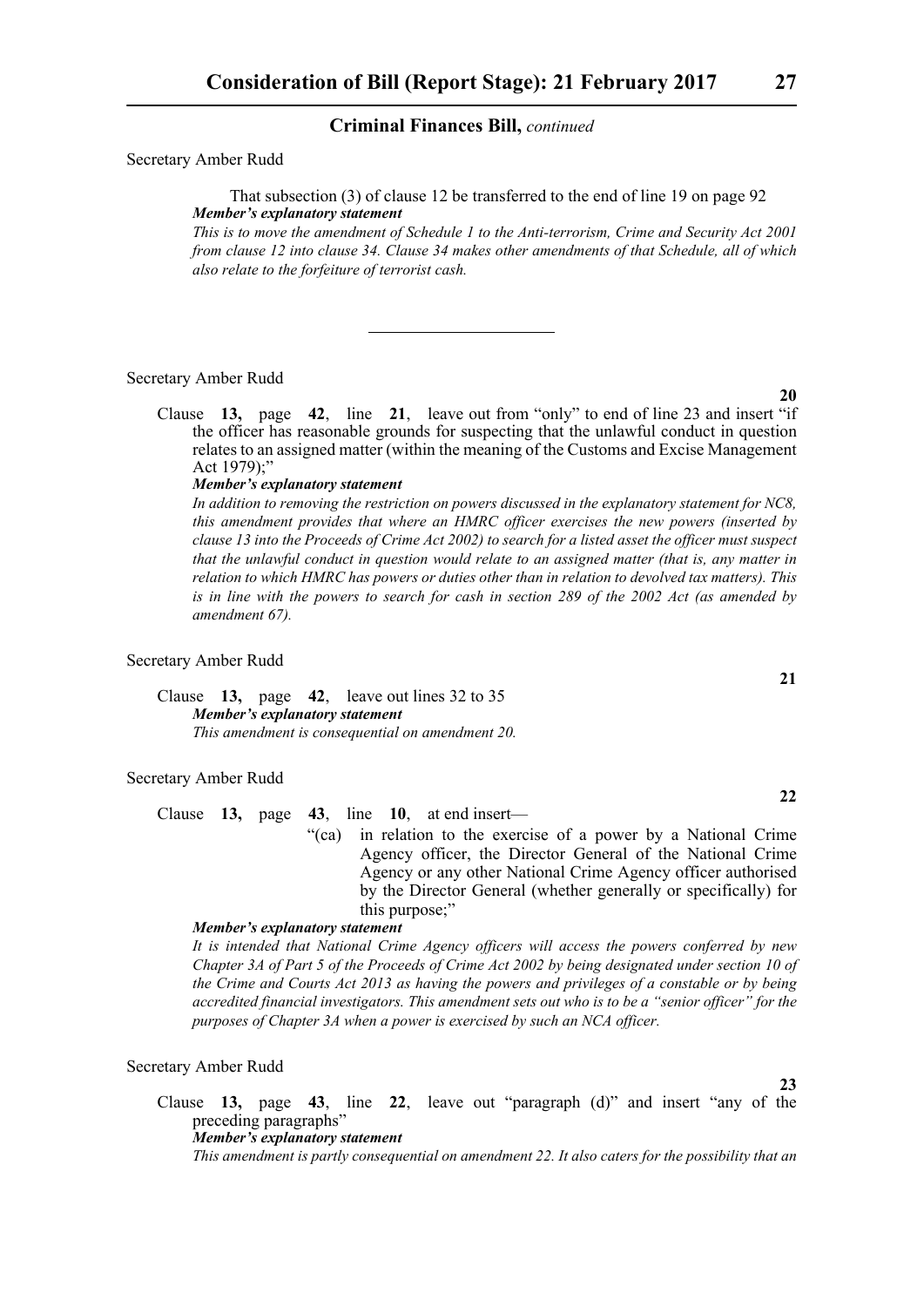*accredited financial investigator could fall within any of existing paragraphs (a) to (c) of new section 303E(4) and not just paragraph (d).*

#### Secretary Amber Rudd

Clause **13,** page **45**, line **6**, at end insert—

"(2A) The Secretary of State must also consult the Attorney General about the draft in its application to the exercise of powers by SFO officers and the Director of the Serious Fraud Office."

#### *Member's explanatory statement*

*This amendment inserts into the provision about the making of a code of practice by the Secretary of State the equivalent of new subsection (2A) of section 292 of the Proceeds of Crime Act 2002 that is inserted by paragraph 14(3) of Schedule 1 to the Bill.*

#### Secretary Amber Rudd

Clause **13,** page **47**, leave out lines 13 to 21 *Member's explanatory statement See the explanatory statement for NC8.*

#### Secretary Amber Rudd

Clause **13,** page **56**, line **41**, at end insert—

"( ) If the property was seized by a National Crime Agency officer, the compensation is to be paid by the National Crime Agency."

*Member's explanatory statement* 

*This amendment sets out by whom compensation is to be paid under new section 303W of the Proceeds of Crime Act 2002 if property seized under new Chapter 3A of Part 5 of that Act was seized by a National Crime Agency officer. See also the explanatory statement for amendment 22.*

Secretary Amber Rudd

Clause **13,** page **56**, line **44**, after "officer" insert "or a National Crime Agency officer" *Member's explanatory statement* 

*This amendment is consequential on amendment 26.*

#### Secretary Amber Rudd

Clause **14,** page **59**, leave out lines 32 to 40 *Member's explanatory statement See the explanatory statement for New Clause NC8.* **25**

**26**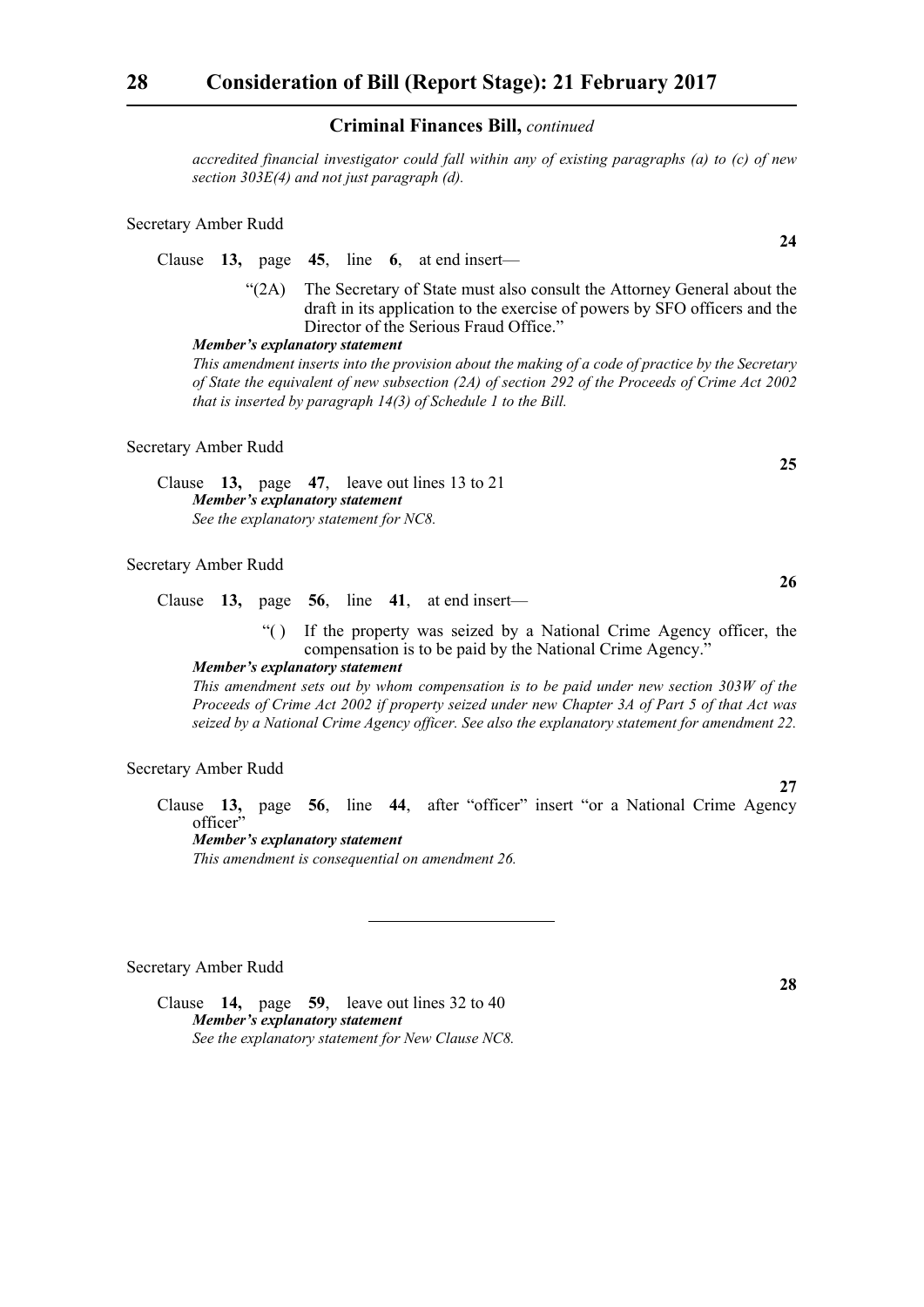|  |  |  | Clause 14, page 60, line 5, at end insert— |  |                                                                    |  |
|--|--|--|--------------------------------------------|--|--------------------------------------------------------------------|--|
|  |  |  |                                            |  | "() the Director General of the National Crime Agency or any other |  |
|  |  |  |                                            |  | National Crime Agency officer authorised by the Director           |  |
|  |  |  |                                            |  | General (whether generally or specifically) for this purpose, or"  |  |
|  |  |  |                                            |  |                                                                    |  |

#### *Member's explanatory statement*

*It is intended that National Crime Agency officers will access the powers conferred by new Chapter 3B of Part 5 of the Proceeds of Crime Act 2002 by being designated under section 10 of the Crime and Courts Act 2013 as having the powers and privileges of a constable or by being accredited financial investigators. This amendment sets out who within the NCA is to be a "senior officer" for the purposes of Chapter 3B.*

#### Secretary Amber Rudd

Secretary Amber Rudd

Clause **14,** page **65**, line **34**, at end insert—

"() Where money is released by virtue of subsection  $(6)(a)$ , there must be added to the money on its release any interest accrued on it whilst in the account referred to in section 303Z9(6)(b)."

#### *Member's explanatory statement*

*If, under new section 303Z12 of the Proceeds of Crime Act 2002, a court sets aside the forfeiture of money pursuant to an account forfeiture notice, this amendment provides that there must be added to the money that is released any interest accrued on that money in the period since its forfeiture.*

#### Secretary Amber Rudd

Clause **14,** page **67**, line **33**, at end insert—

"( ) Where money is released by virtue of subsection  $(4)$ , there must be added to the money on its release any interest accrued on it whilst in the account referred to in section  $303Z14(7)(a)$ ."

#### *Member's explanatory statement*

*If, under new section 303Z16 of the Proceeds of Crime Act 2002, a court upholds an appeal against the making of a forfeiture order and orders the release of all or part of the forfeited money, this amendment provides that there must be added to the money that is released any interest accrued on that money in the period since its forfeiture.*

#### Secretary Amber Rudd

Clause **14,** page **68**, line **33**, at end insert—

"( ) If the account freezing order was applied for by a National Crime Agency officer, the compensation is to be paid by the National Crime Agency."

#### *Member's explanatory statement*

*This amendment sets out by whom compensation is to be paid under new section 303Z18 of the Proceeds of Crime Act 2002 if an account freezing order made under new Chapter 3B of Part 5 of that Act was applied for by a National Crime Agency officer. See also the explanatory statement for amendment 29.*

**29**

**32**

**31**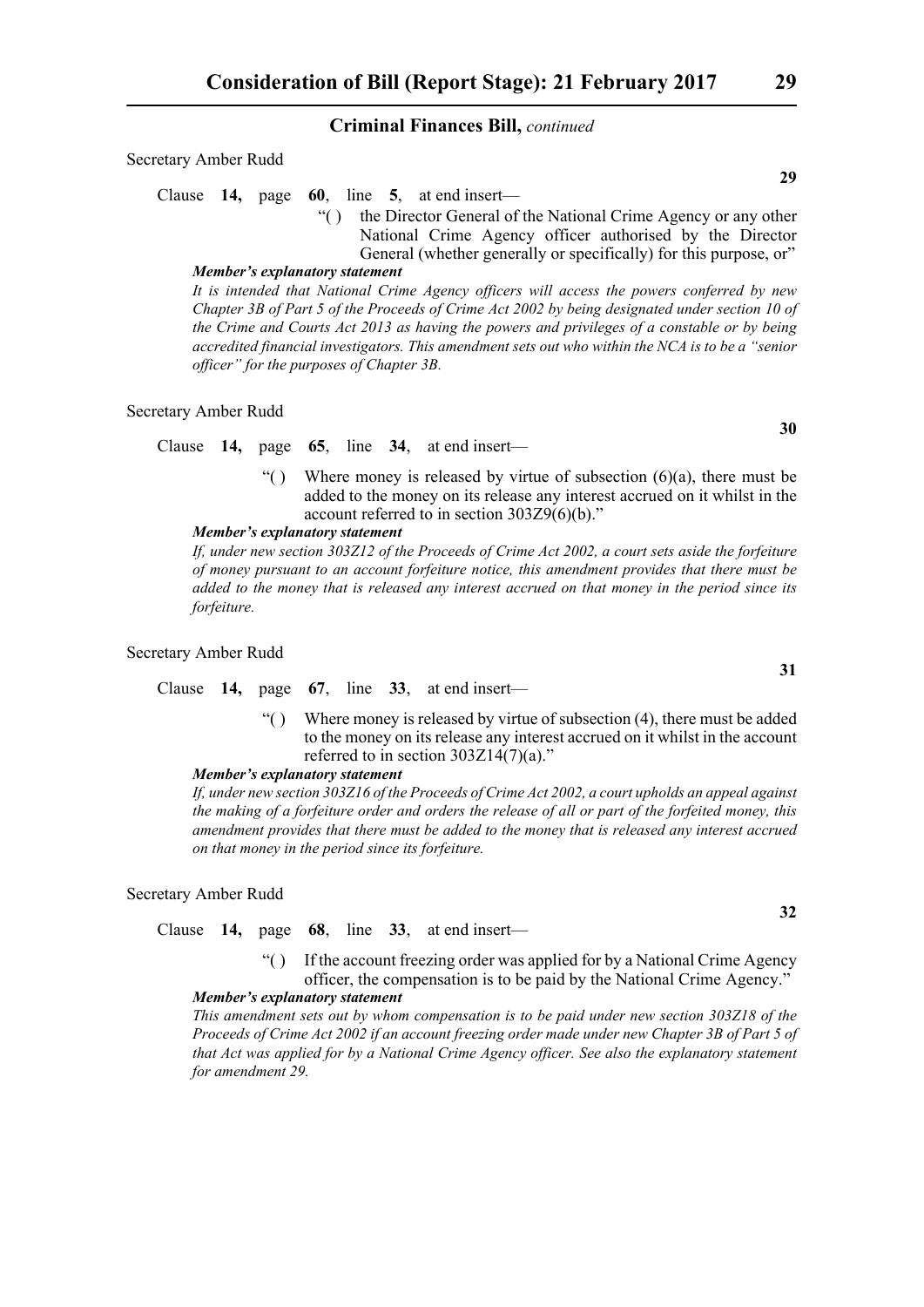| Secretary Amber Rudd                                                                                                                                                                                                                |
|-------------------------------------------------------------------------------------------------------------------------------------------------------------------------------------------------------------------------------------|
| 33<br>Clause 14, page 68, line 36, after "officer" insert "or a National Crime Agency<br>officer"<br><b>Member's explanatory statement</b><br>This amendment is consequential on amendment 32.                                      |
| Secretary Amber Rudd                                                                                                                                                                                                                |
| 34<br>Clause $28$ , page $80$ , line $6$ , leave out paragraph (b)<br><b>Member's explanatory statement</b><br>The amendment made by the provision that is left out now forms part of the amendment made by                         |
| amendment 64.                                                                                                                                                                                                                       |
| Secretary Amber Rudd<br>35                                                                                                                                                                                                          |
| Clause 28, page 80, line 15, leave out paragraph (b)<br><b>Member's explanatory statement</b><br>The amendment made by the provision that is left out now forms part of the amendment made by<br>amendment 65.                      |
| Secretary Amber Rudd                                                                                                                                                                                                                |
| 36<br>80, line 32, leave out paragraph (b)<br>Clause<br>$28$ , page<br><b>Member's explanatory statement</b><br>The amendment made by the provision that is left out now forms part of the amendment made by<br>amendment 68.       |
|                                                                                                                                                                                                                                     |
| Secretary Amber Rudd<br>37                                                                                                                                                                                                          |
| Clause $30$ , page $80$ , line $44$ , at end insert—                                                                                                                                                                                |
| "(3A) In section 230 (free property: Northern Ireland), in subsection $(3)(b)$ for "or"<br>297D" substitute ", 297D or 298(4)"."                                                                                                    |
| <b>Member's explanatory statement</b><br>Clause 30(2) and (3) amends sections 82 and 148 of the Proceeds of Crime Act 2002, which<br>determine what constitutes "free property", in relation to confiscation proceedings in England |

*determine what constitutes "free property", in relation to confiscation proceedings in England and Wales and Scotland respectively, by providing that property detained under section 298(4) of the 2002 Act is not free property. This amendment provides for a corresponding change to be made to section 230, which applies in the case of confiscation proceedings in Northern Ireland.*

Secretary Amber Rudd

Clause **30,** page **81**, line **4**, at end insert—

- "( ) In section 290 (prior approval to exercise of section 289 search powers), in subsection (4), after paragraph (aa) (inserted by Schedule 1 to this Act) insert—
	- "(ab) in relation to the exercise of a power by a National Crime Agency officer, the Director General of the National Crime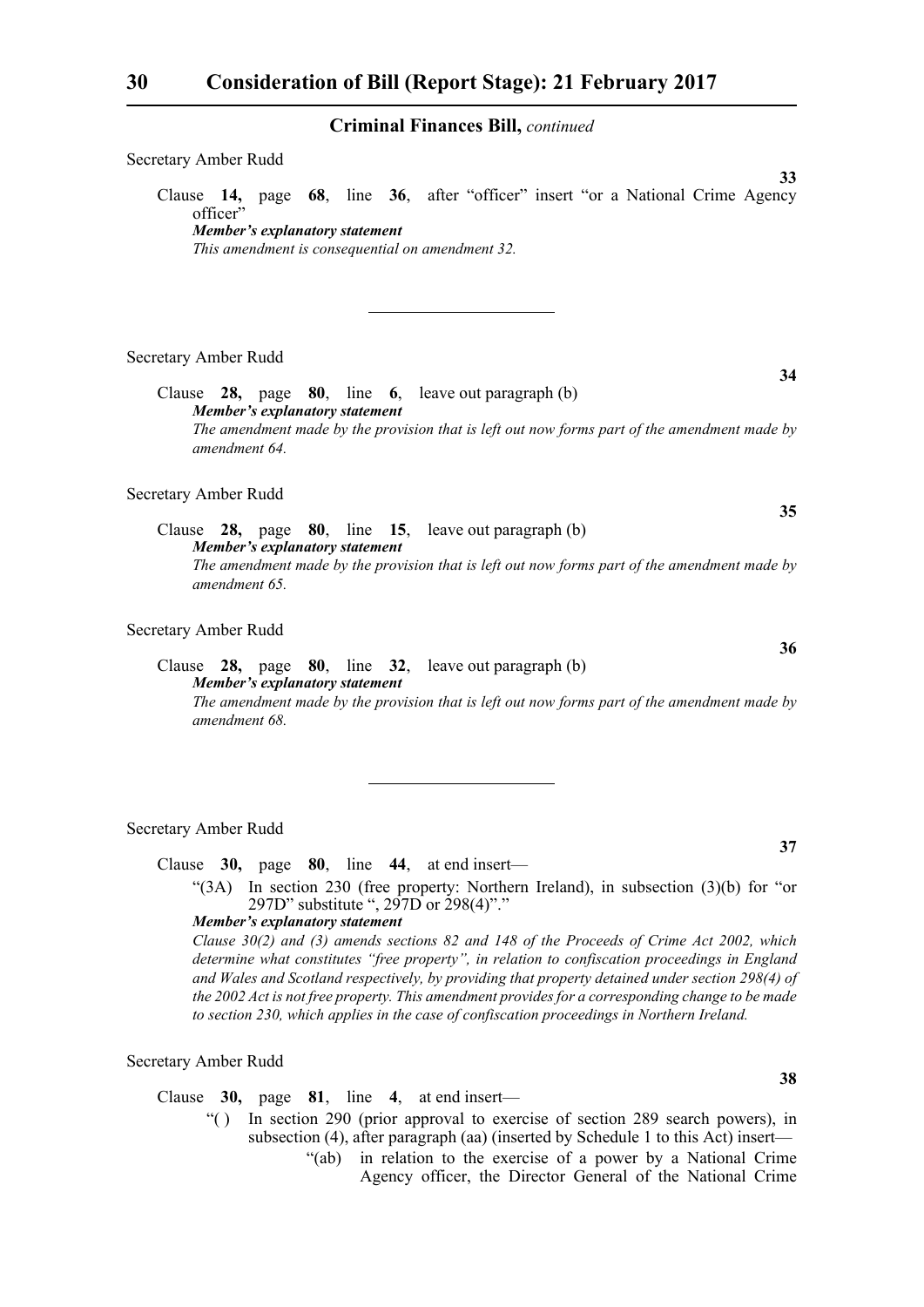Agency or any other National Crime Agency officer authorised by the Director General (whether generally or specifically) for this purpose,".

- ( ) In section 297A (forfeiture notice), in subsection (6), after paragraph (ba) (inserted by Schedule 1 to this Act, but before the "or" at the end of that paragraph) insert—
	- "(bb) the Director General of the National Crime Agency or any other National Crime Agency officer authorised by the Director General (whether generally or specifically) for this purpose,".
- ( ) In section 302 (compensation), after subsection (7ZA) (inserted by Schedule 1 to this Act) insert—
	- "(7ZB) If the cash was seized by a National Crime Agency officer, the compensation is to be paid by the National Crime Agency.""

#### *Member's explanatory statement*

*This amendment clarifies the way in which Chapter 3 of Part 5 of the Proceeds of Crime Act 2002 is to operate when powers are exercised by a National Crime Agency officer who has been designated under section 10 of the Crime and Courts Act 2013 as having the powers and privileges of a constable or who is an accredited financial investigator.*

#### Secretary Amber Rudd

Clause **33,** page **87**, line **40**, after first "notice" insert "under this section" *Member's explanatory statement This is a minor drafting amendment that ensures stylistic consistency with corresponding provisions in the Bill.*

#### Secretary Amber Rudd

Clause **33,** page **88**, line **1**, after "notice" insert "under this section" *Member's explanatory statement* 

*This is a minor drafting amendment that ensures stylistic consistency with corresponding provisions in the Bill.*

#### Secretary Amber Rudd

#### Clause **33,** page **88**, line **2**, after "notice" insert "under this section" *Member's explanatory statement This is a minor drafting amendment that ensures stylistic consistency with corresponding provisions in the Bill.*

#### Secretary Amber Rudd

Clause **33,** page **90**, line **20**, leave out from "order" to "may" in line 21 and insert "made by a magistrates' court, the magistrates' court" *Member's explanatory statement* 

*This amendment has the effect that the power to impose a civil penalty for failing to comply with a further information order made under new section 22D of the Terrorism Act 2000 (inserted by clause 33) would not apply in relation to Scotland to orders made by the sheriff.*

**39**

## **40**

**41**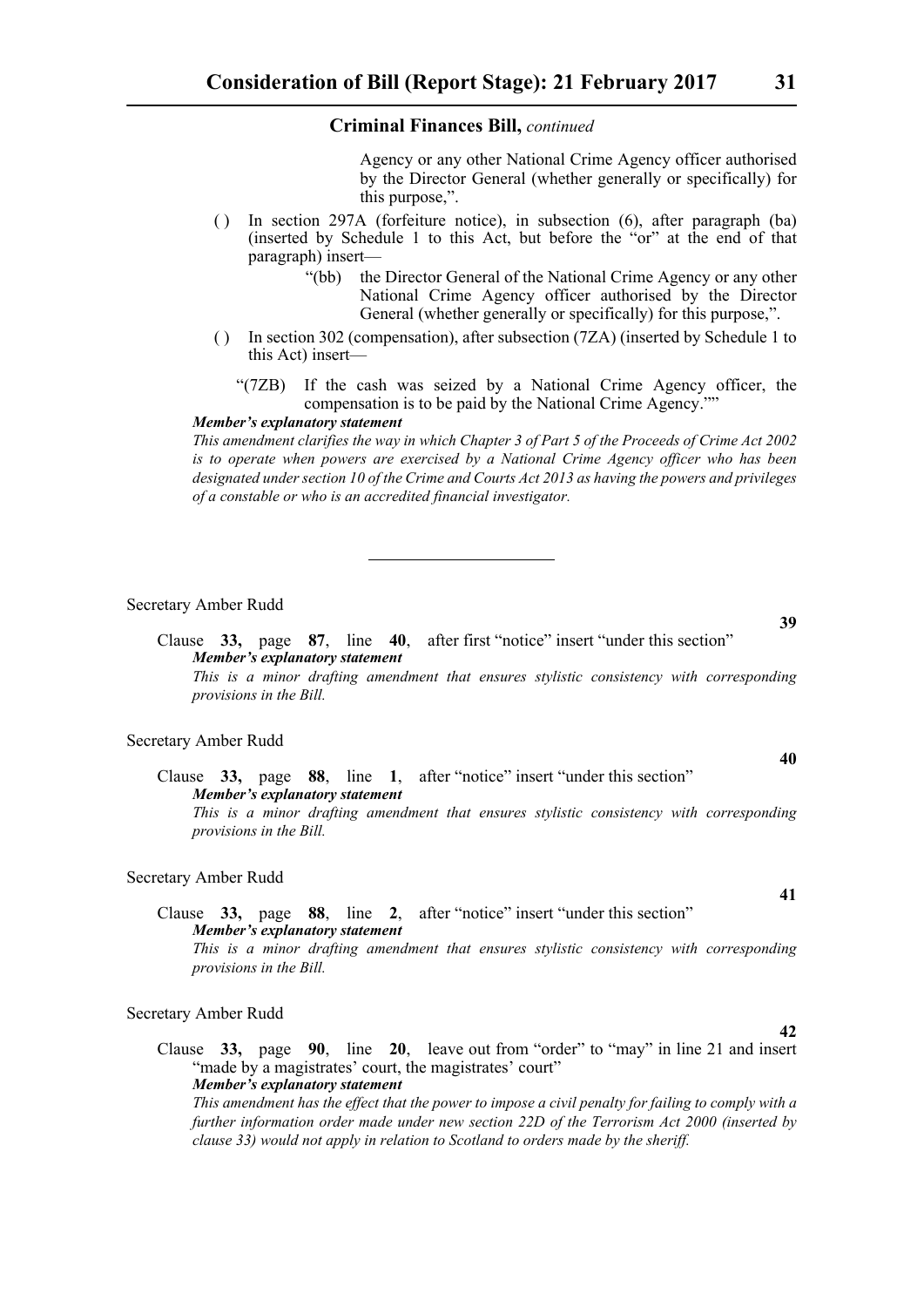| Secretary Amber Rudd                                                                                                                                                                                                                            | 43               |
|-------------------------------------------------------------------------------------------------------------------------------------------------------------------------------------------------------------------------------------------------|------------------|
| Clause 33, page 90, line 23, leave out from beginning to second "the"<br>Member's explanatory statement<br>This amendment is consequential on amendment 42.                                                                                     |                  |
| Secretary Amber Rudd                                                                                                                                                                                                                            |                  |
| Clause $52$ , page 109, line 20, at end insert—<br>section (Her Majesty's Revenue and Customs: removal<br>$\lq( )$<br>$restrictions)(4)(c)$ ;"                                                                                                  | 44<br>$\sigma f$ |
| Member's explanatory statement<br>This amendment is consequential on NC8.                                                                                                                                                                       |                  |
| Secretary Amber Rudd<br>Clause $52$ , page 109, line 30, at end insert—                                                                                                                                                                         | 45               |
| $\lq( )$<br>section (Her Majesty's Revenue and Customs: removal<br><i>restrictions</i> $)(2)$ , $(3)$ and $(4)(d)$ ;"                                                                                                                           | $\sigma f$       |
| Member's explanatory statement<br>This amendment is consequential on NC8.                                                                                                                                                                       |                  |
| Secretary Amber Rudd                                                                                                                                                                                                                            | 46               |
| Clause $52$ , page 109, line 39, at end insert—<br>section $30(3A)$ ."<br>$\lq( )$<br>Member's explanatory statement<br>This amendment is consequential on amendment 37.                                                                        |                  |
| Secretary Amber Rudd                                                                                                                                                                                                                            | 47               |
| Clause 53, page 110, line 10, after "28(3)" insert "and $30(3A)$ "<br>Member's explanatory statement<br>This amendment is consequential on amendment 37.                                                                                        |                  |
| Secretary Amber Rudd                                                                                                                                                                                                                            |                  |
| Clause 53, page 110, line 13, after "Sections" insert "(Her Majesty's Revenue and<br>Customs: removal of restrictions),"<br>Member's explanatory statement<br>This amendment provides for NC8 to come into force two months after Royal Assent. | 48               |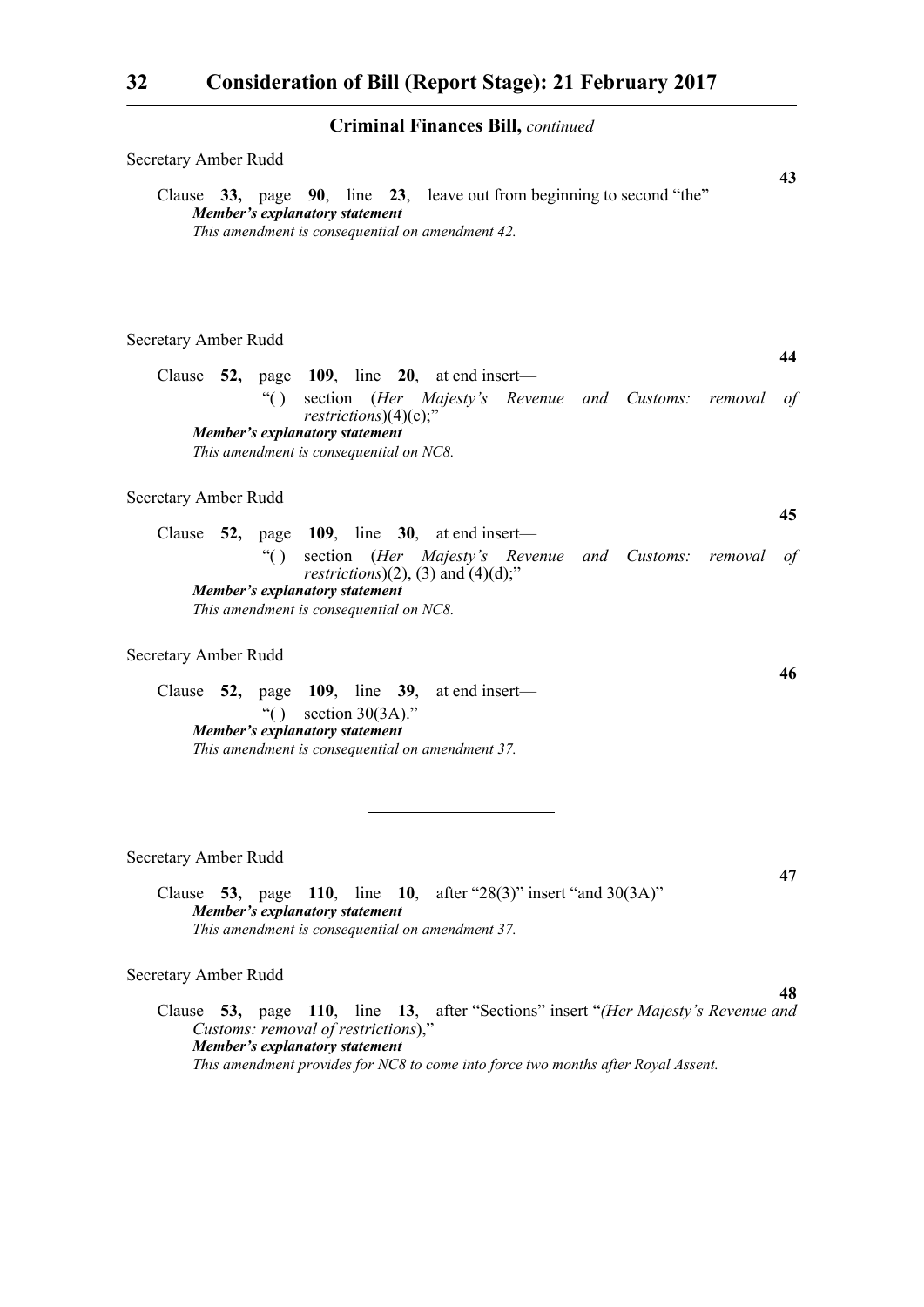Secretary Amber Rudd

Clause **53,** page **111**, line **1**, at end insert—

"( ) section  $12(1)$  and  $(2)$ ;" *Member's explanatory statement This amendment provides for consultation with the Scottish Ministers before the Secretary of State makes regulations commencing clause 12(1) and (2) of the Bill.*

Secretary Amber Rudd

Clause **53,** page **111**, line **13**, at end insert— "() section  $12(1)$  and  $(2)$ ;" *Member's explanatory statement* 

*This amendment provides for consultation with the Department of Justice in Northern Ireland before the Secretary of State makes regulations commencing clause 12(1) and (2) of the Bill.*

Secretary Amber Rudd

Schedule **1,** page **114**, line **32**, leave out sub-paragraph (3) *Member's explanatory statement The amendment made by the provision that is left out now forms part of the amendment made by amendment 69.*

#### Secretary Amber Rudd

Schedule **3,** page **124**, line **44**, after first "to" insert "a magistrates' court," *Member's explanatory statement The amendment mirrors for new Part 4A of Schedule 1 to the Anti-terrorism, Crime and Security Act 2001 the change being made to existing Schedule 1 to the 2001 Act by amendment 60.* 

Secretary Amber Rudd

Schedule **4,** page **135**, line **35**, after "But" insert "—  $(a)$ 

*Member's explanatory statement The amendment is consequential on amendment 54.* **49**

#### **50**

**52**

**51**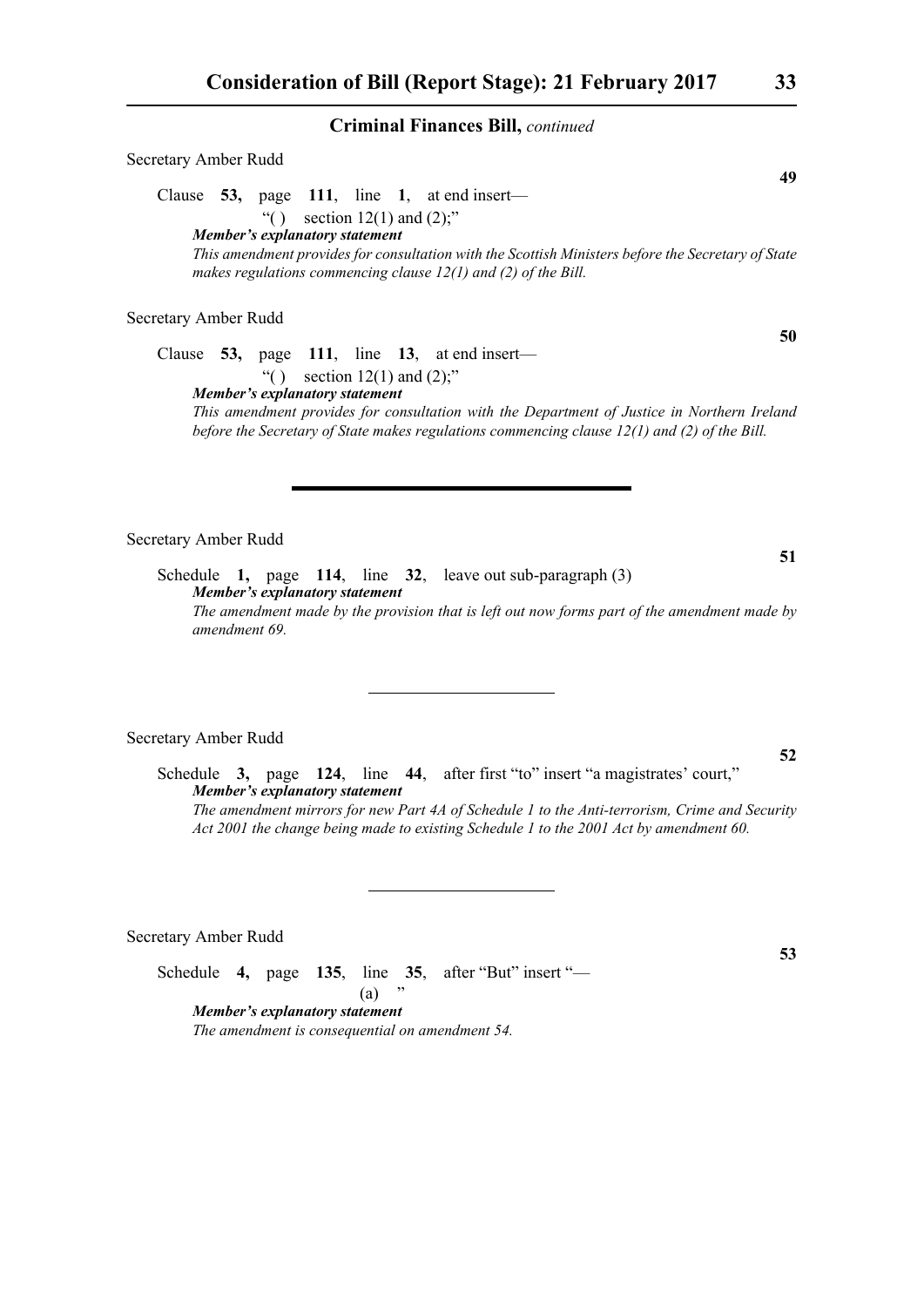| Secretary Amber Rudd                                |  |     |                                                            |  |  | 54 |
|-----------------------------------------------------|--|-----|------------------------------------------------------------|--|--|----|
| Schedule 4, page 135, line 37, at end insert ", and |  |     |                                                            |  |  |    |
|                                                     |  | (h) | the senior officer must consult the Treasury before making |  |  |    |
|                                                     |  |     | the application for the order or (as the case may be)      |  |  |    |
|                                                     |  |     | authorising the application to be made, unless in the      |  |  |    |

circumstances it is not reasonably practicable to do so." *Member's explanatory statement The amendment introduces a consultation requirement into the process of applying for an account freezing order under new Part 4B of Schedule 1 to the Anti-terrorism, Crime and Security Act 2001. The requirement to consult will enable the Treasury to consider whether it is a case in which*

#### Secretary Amber Rudd

Schedule **4,** page **140**, line **28**, after "aside" insert "(or recalling)" *Member's explanatory statement This amendment takes account of the fact that in Scotland an account freezing order will be*

*it should be exercising its powers under the Terrorist Asset-Freezing etc Act 2010.*

*recalled rather than set aside.*

#### Secretary Amber Rudd

Schedule **4,** page **142**, line **7**, at end insert—

"() Where money is released by virtue of sub-paragraph  $(6)(a)$ , there must be added to the money on its release any interest accrued on it whilst in the account referred to in paragraph  $10W(6)(b)$ ."

#### *Member's explanatory statement*

*If, under new paragraph 10Z of Schedule 1 to the Anti-terrorism, Crime and Security Act 2001, a court sets aside the forfeiture of money pursuant to an account forfeiture notice, this amendment provides that there must be added to the money that is released any interest accrued on that money in the period since its forfeiture.*

Secretary Amber Rudd

Schedule **4,** page **144**, line **20**, at end insert—

"() Where money is released by virtue of sub-paragraph  $(5)$ , there must be added to the money on its release any interest accrued on it whilst in the account referred to in paragraph  $10Z2(7)(a)$ ."

#### *Member's explanatory statement*

*If, under new paragraph 10Z4 of Schedule 1 to the Anti-terrorism, Crime and Security Act 2001, a court upholds an appeal against the making of a forfeiture order and orders the release of all or part of the forfeited money, this amendment provides that there must be added to the money that is released any interest accrued on that money in the period since its forfeiture.*

**55**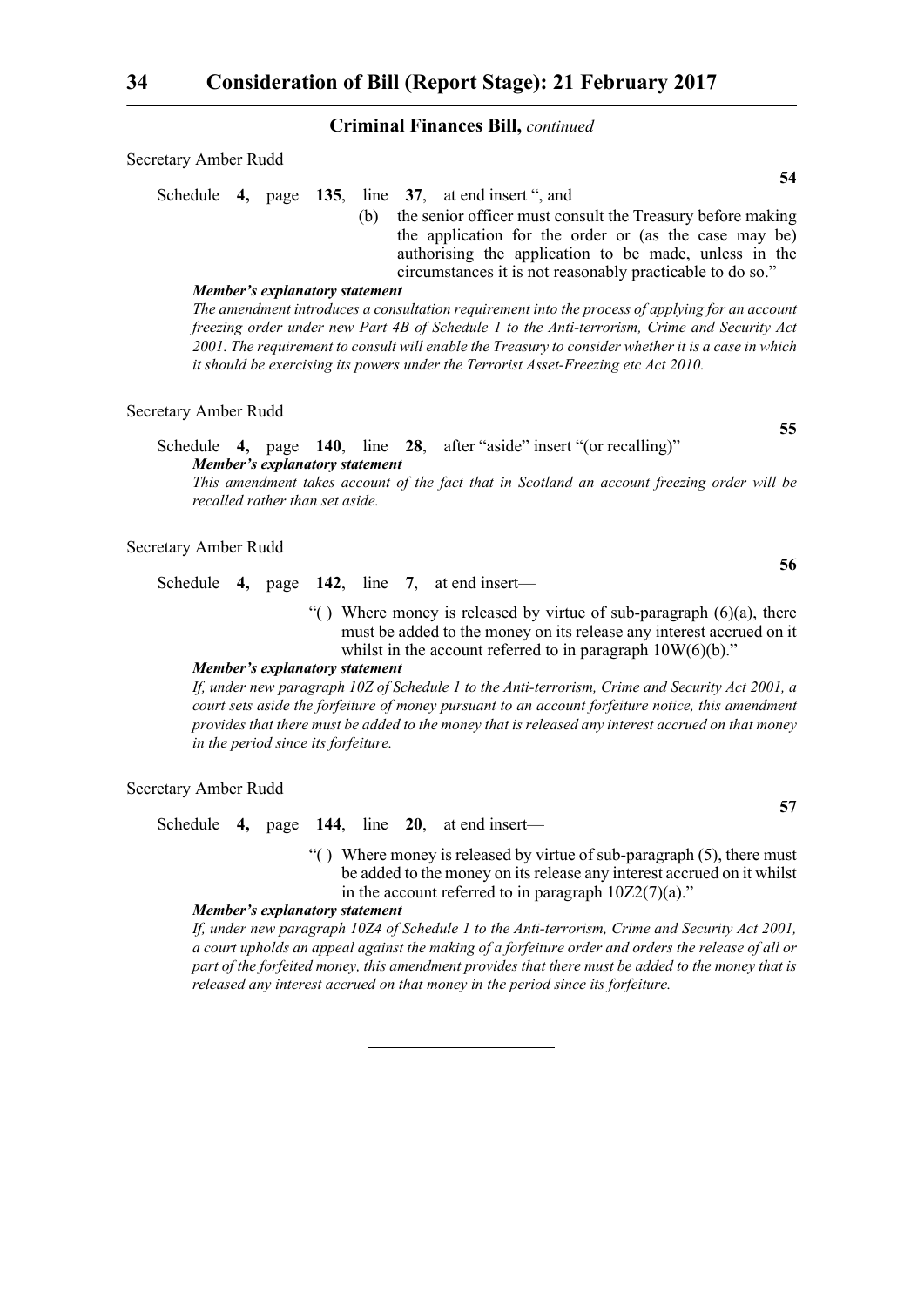Secretary Amber Rudd

Schedule **5,** page **146**, line **31**, at end insert—

*"Prescription and Limitation (Scotland) Act 1973 (c. 52)*

- A1 In section 19B of the Prescription and Limitation (Scotland) Act 1973 (actions for recovery of property obtained through unlawful conduct etc), after subsection  $(4)$  insert—
	- "(4A) Subsection (4) is subject to section (*Unlawful conduct: gross human rights abuses or violations*)(5) of the Criminal Finances Act 2017 (which provides that, in the case of property obtained through unlawful conduct relating to a gross human rights abuse or violation, proceedings cannot be brought after the end of the period of 20 years from the date on which the conduct constituting the commission of the abuse or violation occurs)."

*Limitation Act 1980 (c. 58)*

- A2 (1) Section 27A of the Limitation Act 1980 (actions for recovery of property obtained through unlawful conduct etc) is amended as follows.
	- (2) After subsection (4) insert—
		- "(4A) Subsection (4) is subject to section (*Unlawful conduct: gross human rights abuses or violations*)(5) of the Criminal Finances Act 2017 (which provides that, in the case of property obtained through unlawful conduct relating to a gross human rights abuse or violation, proceedings cannot be brought after the end of the period of 20 years from the date on which the conduct constituting the commission of the abuse or violation occurs)."
	- (3) In subsection (8), after paragraph (d) insert—
		- "(e) Her Majesty's Revenue and Customs, or
		- (f) the Financial Conduct Authority.""

#### *Member's explanatory statement*

*These amendments are consequential on NC7, except for the amendment to subsection (8) of the Limitation Act 1980 which is consequential on clauses 15 and 16 of the Bill.*

Secretary Amber Rudd

Schedule **5,** page **147**, line **3**, at end insert—

*"Limitation (Northern Ireland) Order 1989 (S.I. 1989/1339 (N.I. 11))*

In Article 72A of the Limitation (Northern Ireland) Order 1989 (actions for recovery of property obtained through unlawful conduct etc), after paragraph (4) insert—

"(4A) Paragraph (4) is subject to section (*Unlawful conduct: gross human rights abuses or violations*)(5) of the Criminal Finances Act 2017 (which provides that, in the case of property obtained through unlawful conduct relating to a gross human rights abuse or violation, proceedings cannot be brought after the end of the period of 20 years from the date on which the conduct constituting the commission of the abuse or violation occurs).""

*Member's explanatory statement* 

*This amendment is consequential on NC7.*

**58**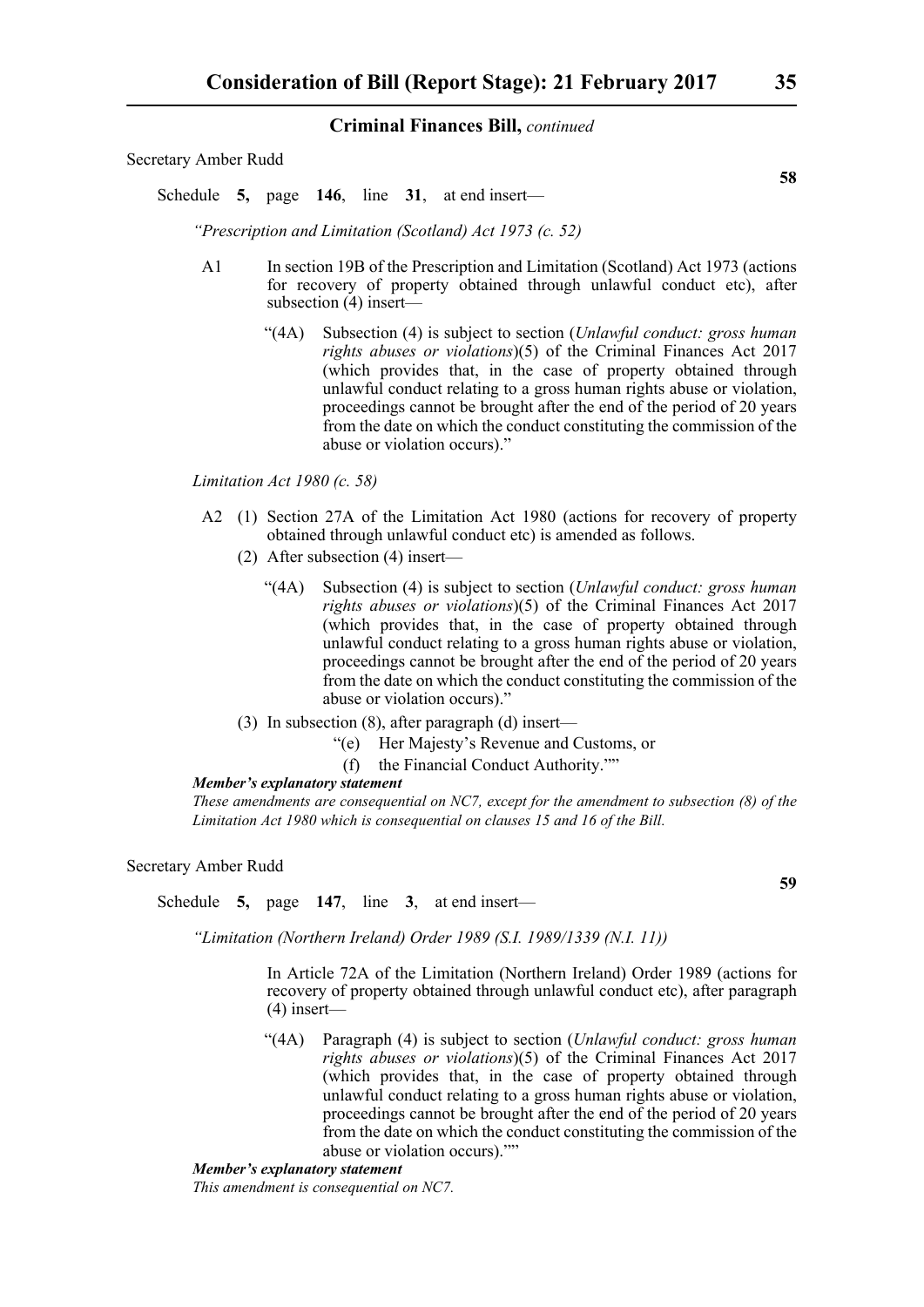#### Secretary Amber Rudd

Schedule **5,** page **148**, line **18**, at end insert—

"( ) In paragraph 3(3A), in the words before paragraph (a), after "application to" insert "a magistrates' court,"

#### *Member's explanatory statement*

*This amendment inserts a reference to a magistrates' court into paragraph 3(3A) of Schedule 1 to the Anti-terrorism, Crime and Security Act 2001, which concerns the making of the first application to extend a period of detention of seized cash and allows the application to be made and heard without notice and heard and determined in private.* 

#### Secretary Amber Rudd

Schedule **5,** page **149**, line **4**, at end insert—

"( ) After paragraph 10Z8 (inserted by section 38) insert—

#### "PART 4D

#### PROCEEDINGS UNDER THIS SCHEDULE

#### *Powers for prosecutors to appear in proceedings*

- 10Z9(1) The Director of Public Prosecutions or the Director of Public Prosecutions for Northern Ireland may appear for a person mentioned in sub-paragraph (2) in proceedings under this Schedule if the Director—
	- (a) is asked by, or on behalf of, the person to do so, and
	- (b) considers it appropriate to do so.
	- (2) The persons referred to in sub-paragraph (1) are—
		- (a) a constable;
		- (b) a counter-terrorism financial investigator;
		- (c) the Commissioners for Her Majesty's Revenue and Customs;
		- (d) an officer of Revenue and Customs;
		- (e) an immigration officer.
	- (3) The Director of Public Prosecutions may authorise a person (generally or specifically) to carry out the functions of the Director under sub-paragraph (1) if the person is—
		- (a) a member of the Director's staff;
		- (b) a person providing services under arrangements made by the Director.
	- (4) The Director of Public Prosecutions and the Director of Public Prosecutions for Northern Ireland may charge fees for the provision of services under this paragraph.""

#### *Member's explanatory statement*

*This amendment inserts an additional Part into Schedule 1 to the Anti-terrorism, Crime and Security Act 2001, conferring power on the Director of Public Prosecutions and the Director of Public Prosecutions for Northern Ireland to appear in proceedings under the Schedule. It is the equivalent of section 302A of the Proceeds of Crime Act 2002, read with section 2C of that Act.*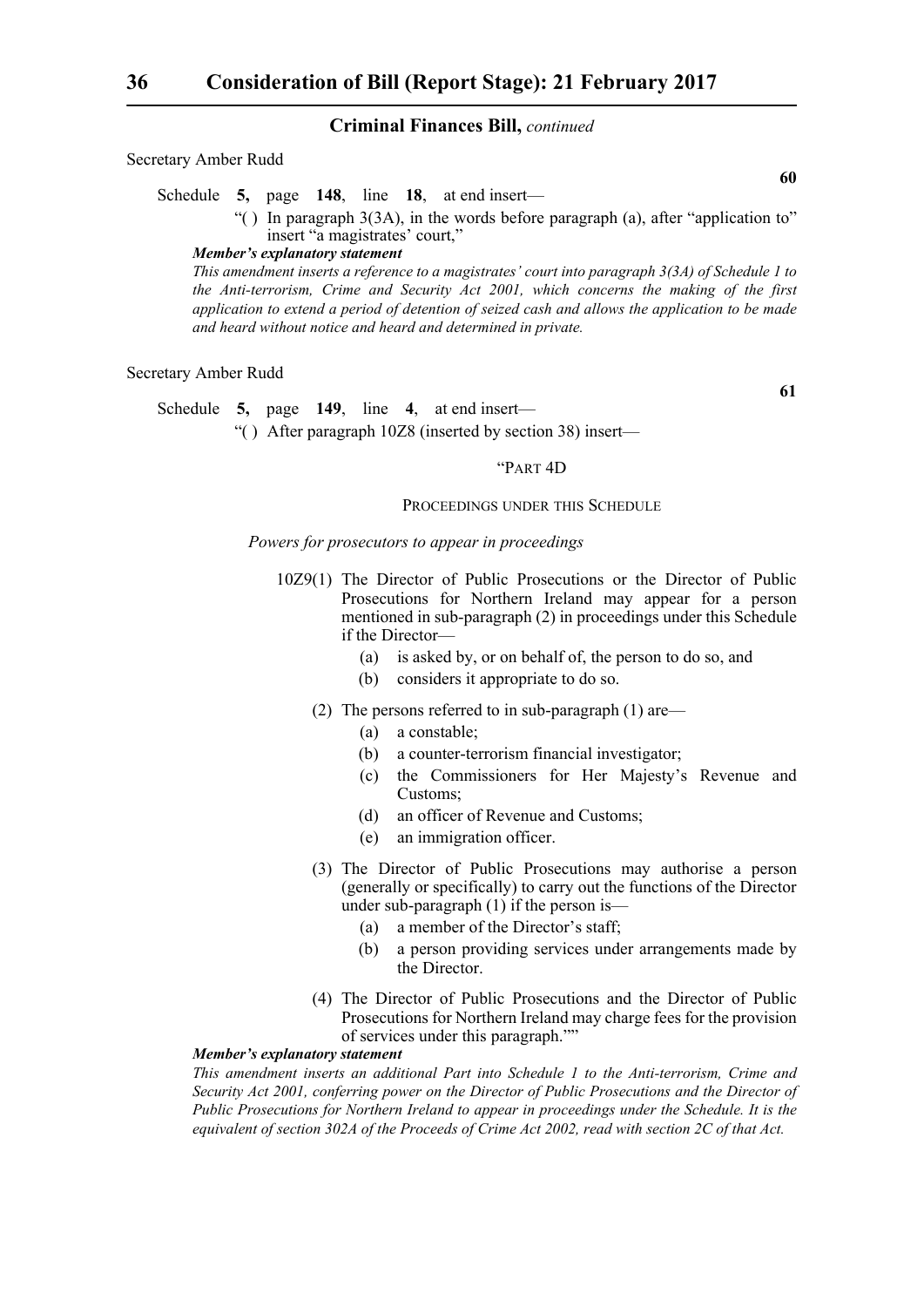Secretary Amber Rudd

Schedule **5,** page **149**, line **18**, leave out "In section 2C (prosecuting authorities), in" and insert—

"(1) Section 2C (prosecuting authorities) is amended as follows.

 $(2)$  In"

*Member's explanatory statement* 

*This amendment is consequential on amendment 63.*

#### Secretary Amber Rudd

Schedule **5,** page **149**, line **18**, at end insert—

"(3) In subsection (3A), after "302A" insert ", 303X or 303Z19"." *Member's explanatory statement* 

*This amendment inserts into Schedule 5 to the Bill an amendment of section 2C(3A) of the Proceeds of Crime Act 2002 which is consequential on clauses 13 and 14 of the Bill. Section 2C(3A) prevents section 2C(3) from applying to the functions that the Director of Public Prosecutions for Northern Ireland has under section 302A of the 2002 Act. New sections 303X and 303Z19 of that Act, which are added to section 2C(3A) by the amendment, mirror section 302A.*

#### Secretary Amber Rudd

Schedule **5,** page **149**, line **27**, at end insert—

"17A In section 47G (appropriate approval for exercise of search and seizure powers in England and Wales), in subsection  $(3)(c)$ , after "investigator", in the first place it occurs, insert "who does not fall within any of the preceding paragraphs"."

#### *Member's explanatory statement*

*This amendment clarifies that an accredited financial investigator could fall within any of paragraphs (a) to new (ba) of section 47G(3) of the Proceeds of Crime Act 2002. See also the explanatory statement for amendment 34.*

Secretary Amber Rudd

Schedule **5,** page **150**, line **26**, at end insert—

"21A In section 195G (appropriate approval for exercise of search and seizure powers in Northern Ireland), in subsection (3)(c), after "investigator", in the first place it occurs, insert "who does not fall within any of the preceding paragraphs"."

#### *Member's explanatory statement*

*This amendment clarifies that an accredited financial investigator could fall within any of paragraphs (a) to new (ba) of section 195G(3) of the Proceeds of Crime Act 2002. See also the explanatory statement for amendment 35.*

Secretary Amber Rudd

Schedule **5,** page **150**, line **33**, at end insert—

"() in paragraph (b) (as amended by section  $30(3A)$  of this Act), for "or 298(4)" substitute ", 298(4) or 303O(5)";"

#### *Member's explanatory statement*

*This amendment is consequential on amendment 37.*

**63**

**65**

**64**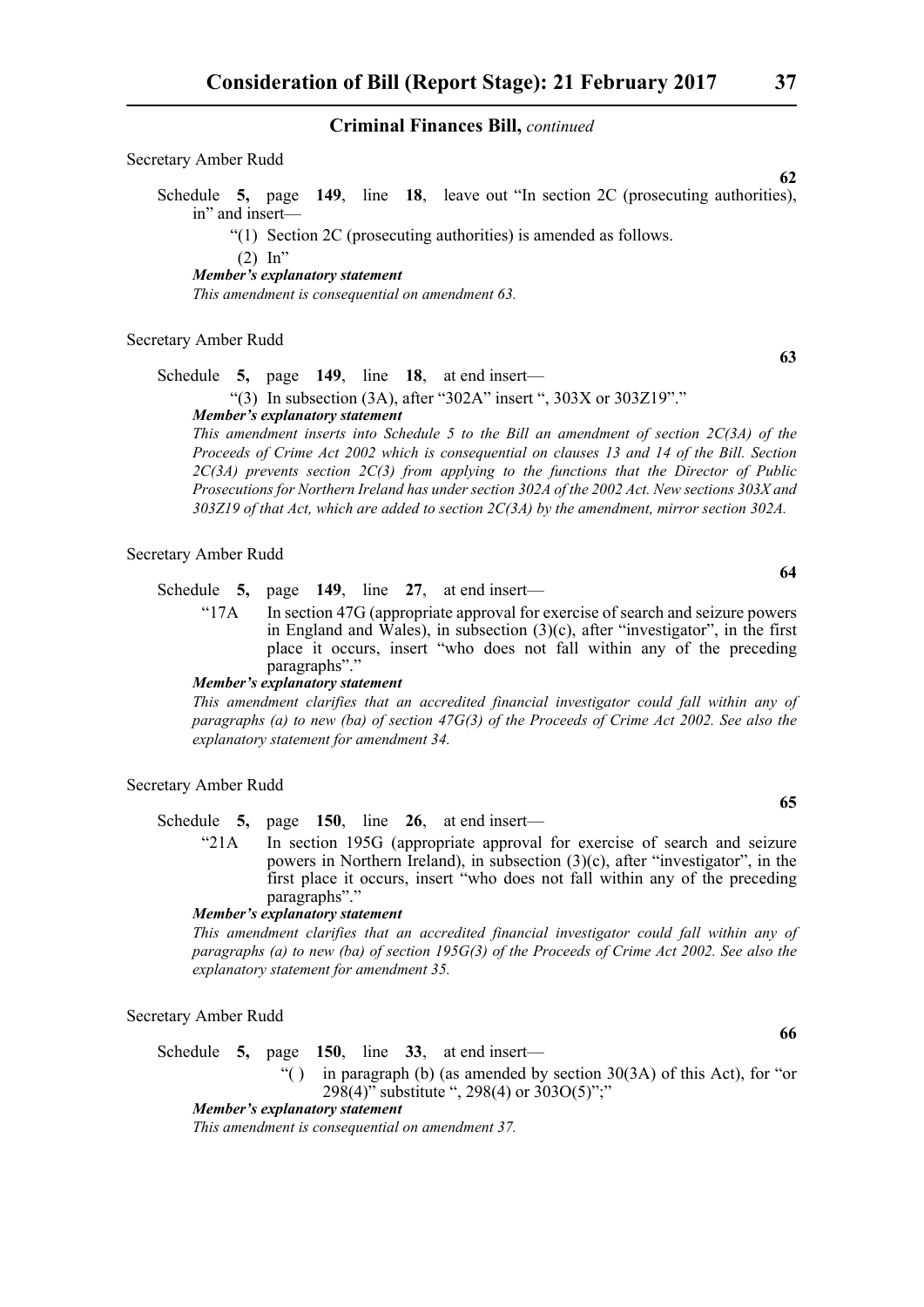#### Secretary Amber Rudd

Schedule **5,** page **151**, line **19**, at end insert—

" $25A$  In section 289 (searches), in subsection  $(5)(b)$  for "a customs officer" substitute "an officer of Revenue and Customs".

#### *Member's explanatory statement*

*This amendment corrects an out of date reference to a customs officer.*

#### Secretary Amber Rudd

Schedule **5,** page **151**, leave out line 20 and insert—

- "26 (1) Section 290 (prior approval) is amended as follows.
	- (2) In subsection (4)(c), after "investigator", in the first place it occurs, insert "who does not fall within any of the preceding paragraphs".
	- (3) After subsection (6) insert—"

#### *Member's explanatory statement*

*This amendment is partly consequential on amendment 38. It also clarifies that an accredited financial investigator could fall within any of paragraphs (a) to new (ba) of section 290(4) of the Proceeds of Crime Act 2002. See also the explanatory statement for amendment 36.*

#### Secretary Amber Rudd

Schedule **5,** page **151**, line **25**, at end insert—

"26A In section 302 (compensation), in subsection (7A), for "or a constable" substitute ", a constable, an SFO officer or a National Crime Agency officer"." *Member's explanatory statement* 

*This amendment is consequential on amendment 38. See also the explanatory statement for amendment 51.*

#### Secretary Amber Rudd

Schedule **5,** page **152**, line **33**, leave out from beginning to "in" and insert— "(1) Section 333D (tipping off: other permitted disclosures) is amended as follows.  $(2)$  "

#### *Member's explanatory statement*

*This amendment is consequential on amendment 71.*

Secretary Amber Rudd

Schedule **5,** page **152**, line **39**, at end insert—

- "( ) After subsection (1) insert—
	- "(1A) Where an application is made to extend a moratorium period under section 336A, a person does not commit an offence under section 333A if—
		- (a) the disclosure is made to a customer or client of the person,
		- (b) the customer or client appears to the person making the disclosure to have an interest in the relevant property, and
		- (c) the disclosure contains only such information as is necessary for the purposes of notifying the customer or client that the application under section 336A has been made.

**67**

**70**

**71**